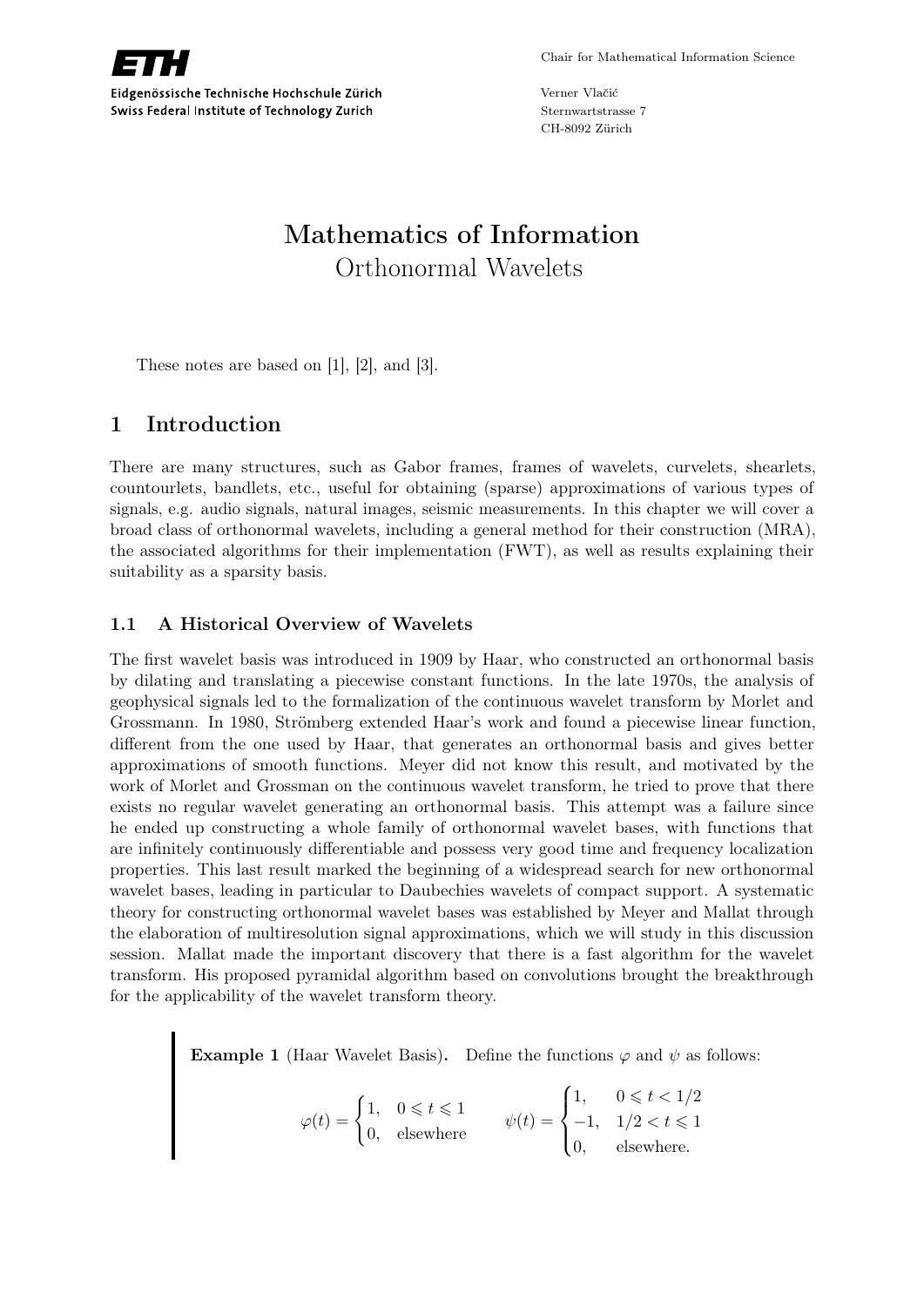and set

$$
\varphi_{j,k}(t) = 2^{j/2}\varphi(2^{j}t - k), \quad j, k \in \mathbb{Z}
$$
  

$$
\psi_{j,k}(t) = 2^{j/2}\psi(2^{j}t - k), \quad j, k \in \mathbb{Z}.
$$

We show that the set  $\mathcal{B} = {\varphi_{0,k}}_{k \in \mathbb{Z}} \cup {\psi_{j,k}}_{j \in \mathbb{N}_0, k \in \mathbb{Z}}$  forms an orthonormal basis for  $L^2(\mathbb{R})$ . To show the orthonormality, see Homework 3, Problem 7 (Haar wavelets). In order to prove the completeness of  $\beta$ , let

$$
\mathcal{V}_j = \text{span}\{\varphi_{j,k}\}_{k \in \mathbb{Z}}
$$

$$
\mathcal{W}_j = \text{span}\{\psi_{j,k}\}_{k \in \mathbb{Z}}.
$$

Then, the set  $V_i$  consists of all step functions on R that are constant on the dyadic intervals  $I_{j,k} \triangleq [2^{-j}k, 2^{-j}(k+1)], k \in \mathbb{Z}$  for fixed j. It is not too difficult to show that this implies

$$
\mathcal{V}_j \subseteq \mathcal{V}_{j+1}
$$

$$
\bigcap_{j \in \mathbb{Z}} \mathcal{V}_j = \{0\}
$$

$$
\overline{\bigcup_{j \in \mathbb{N}_0} \mathcal{V}_j} = L^2(\mathbb{R}).
$$

Furthermore, we can decompose  $\mathcal{V}_{j+1}$  as orthogonal direct sum  $\mathcal{V}_{j+1} = \mathcal{V}_j \oplus \mathcal{W}_j$  (see Figure 1):

Therefore, we have

$$
\mathcal{V}_1 = \mathcal{V}_0 \oplus \mathcal{W}_0
$$
  
\n
$$
\mathcal{V}_2 = \mathcal{V}_1 \oplus \mathcal{W}_1 = \mathcal{V}_0 \oplus \mathcal{W}_0 \oplus \mathcal{W}_1,
$$
  
\n
$$
\mathcal{V}_3 = \mathcal{V}_2 \oplus \mathcal{W}_2 = \mathcal{V}_0 \oplus \mathcal{W}_0 \oplus \mathcal{W}_1 \oplus \mathcal{W}_2,
$$
  
\n
$$
\vdots
$$
  
\n
$$
\mathcal{V}_n = \mathcal{V}_0 \oplus \mathcal{W}_0 \oplus \mathcal{W}_1 \oplus \cdots \oplus \mathcal{W}_n.
$$

Thus, we have

$$
\operatorname{span}(\mathcal{B}) = \operatorname{span}\left(\mathcal{V}_0 \cup \bigcup_{j=0}^{\infty} \mathcal{W}_j\right)
$$
  
= span
$$
\left(\bigcup_{n=0}^{\infty} (\mathcal{V}_0 \oplus \mathcal{W}_0 \oplus \mathcal{W}_1 \oplus \cdots \oplus \mathcal{W}_n)\right)
$$
  
= span
$$
\left(\bigcup_{n=0}^{\infty} \mathcal{V}_n\right).
$$

Taking the closure of this space thus gives

$$
\overline{\operatorname{span}(\mathcal{B})} = \operatorname{span}\left(\bigcup_{n=0}^{\infty} \mathcal{V}_n\right) = L^2(\mathbb{R}),
$$

meaning that  $\beta$  is complete.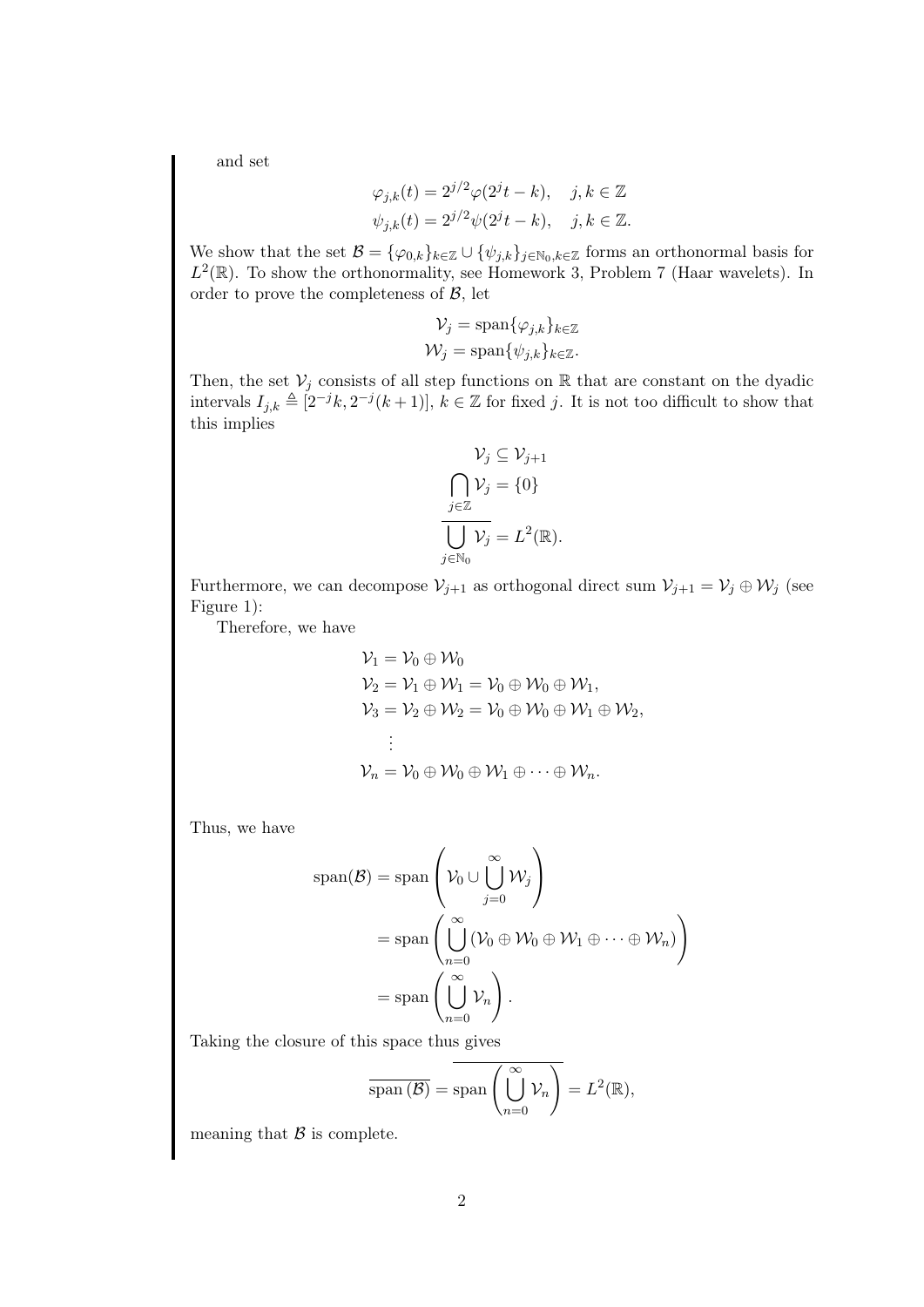= +

Figure 1:  $\sqrt{2}\varphi_{j+1,k} = \varphi_{j,k} + \psi_{j,k}$ .

We can see that each Haar wavelet  $\psi_{j,k}$  has a zero average over its support  $[2^{-j}k, 2^{-j}(k+1)]$ . Therefore, if a function  $f \in L^2(\mathbb{R})$  is locally regular and j is big, then it is nearly constant over this interval and thus, the wavelet coefficient  $\langle f, \psi_{i,k} \rangle$  is nearly zero. This means that large wavelet coefficients are located at sharp signal transitions only and signals that are piecewise regular have an approximately sparse wavelet representation. This property is used in the JPEG-2000 compression standard.

#### 2 Multiresolution Approximation

Multiresolution signal approximations (MRA) were inspired by original ideas developed in computer vision by Burt and Adelson to analyze images at several resolutions. MRAs provide a method of constructing orthonormal bases like the Haar basis.

**Definition 1** (Multiresolution approximation). A multiresolution approximation of  $L^2(\mathbb{R})$  is a sequence  $\{\mathcal{V}_j\}_{j\in\mathbb{Z}}$  of closed linear subspaces of  $L^2(\mathbb{R})$  with the following properties<sup>1</sup>

- (i)  $\mathcal{V}_i \subset \mathcal{V}_{i+1}$ , for all  $j \in \mathbb{Z}$ ,
- (ii) for all  $f \in L^2(\mathbb{R})$  and all  $j \in \mathbb{Z}$ ,  $f \in \mathcal{V}_j \iff f(2 \cdot) \in \mathcal{V}_{j+1}$ ,
- (iii)  $\bigcap_{j\in\mathbb{Z}}\mathcal{V}_j=\{0\},\$
- (iv)  $\bigcup_{j\in\mathbb{Z}}\mathcal{V}_j$  is dense in  $L^2(\mathbb{R})$ , and
- (v) there exists a function  $\varphi \in V_0$ , known as the scaling function, such that  $\{\varphi(\cdot k)\}_{k \in \mathbb{Z}}$  is an orthonormal basis of the space  $V_0$ .

# Examples.

1. Piecewise constant approximations A simple multiresolution approximation of  $L^2(\mathbb{R})$  is composed of piecewise constant functions. The space  $\mathcal{V}_j$  then contains all the functions which are constant on the intervals  $[2^{-j}k, 2^{-j}(k+1))]$  for  $k \in \mathbb{Z}$ . The approximation at a resolution  $2^{-j}$  of a function f is thus the closest piecewise constant function on intervals of size  $2^{-j}$ .

<sup>&</sup>lt;sup>1</sup>By abuse of notation, we denote by  $f(t)$  the function f.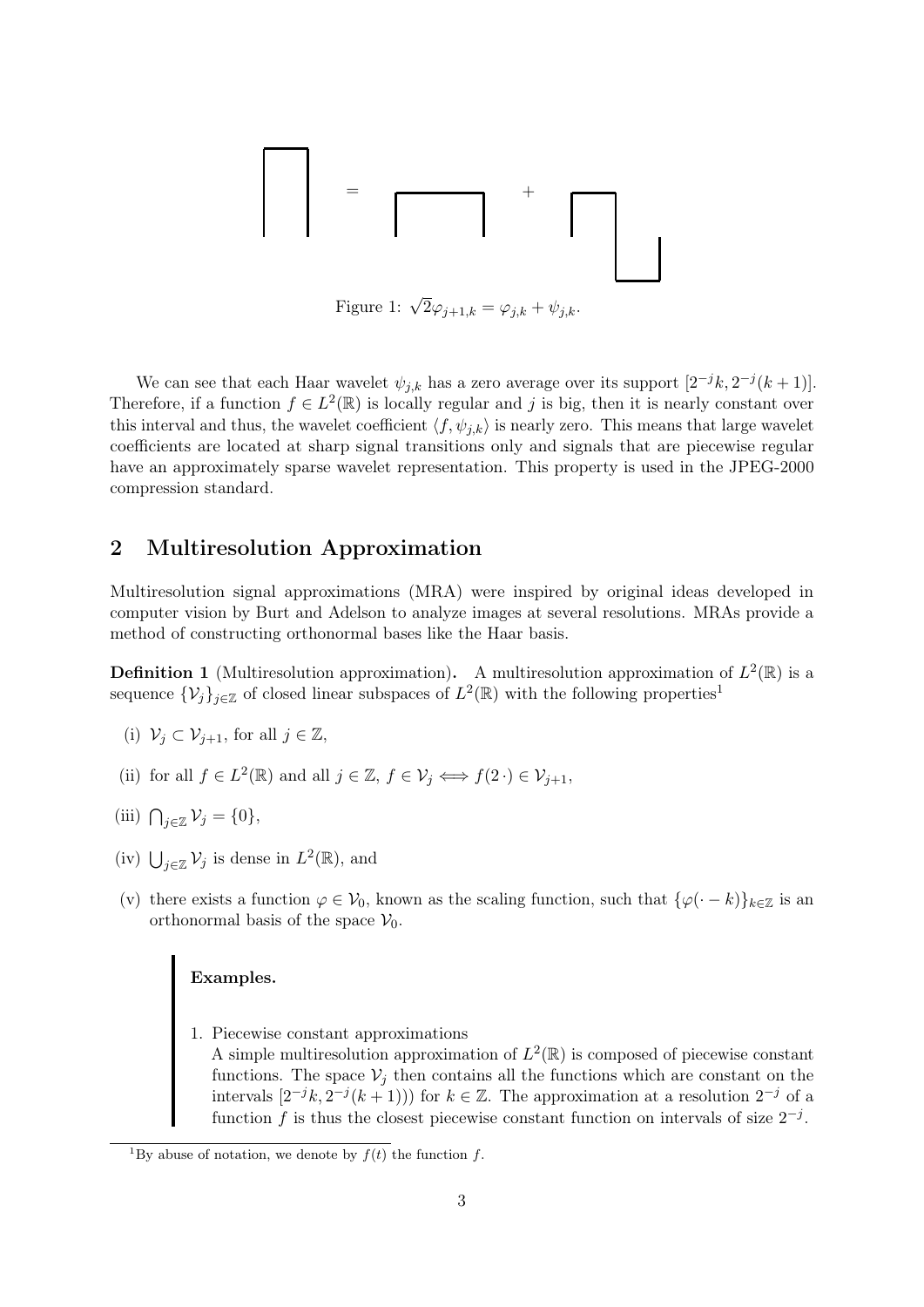2. Shannon approximations

Frequency-limited functions also yield a multiresolution approximation of  $L^2(\mathbb{R})$ . The space  $\mathcal{V}_j$  can be defined as

$$
\mathcal{V}_j = \left\{ f \in L^2(\mathbb{R}) : \operatorname{supp}(\mathcal{F}f) \subseteq [-2^j, 2^j] \right\}.
$$

We often interpret  $\mathcal{V}_j$  as the space of approximation at resolution  $2^{-j}$ . The projection  $P_{\mathcal{V}_j}: L^2(\mathbb{R}) \to L^2(\mathbb{R})$  can then be interpreted as a map taking in a function in  $L^2(\mathbb{R})$  and outputting its approximation obtained by averaging over characteristic lengthscales  $2^{-j}$ . For instance, if our MRA is the piecewise contant approximation in Example 1., then  $P_{V_j}f$  is the function obtained by averaging f over intervals of length  $2^{-j}$ . For other MRAs, this averaging analogy is not as straightforward, but the intuition and the terminology remains the same. The following lemma tells us that Condition (iii) of an MRA corresponds to  $P_{V_j}$  losing all detail in a vector x, as  $j \to -\infty$ , whereas Condition (iv) corresponds to  $P_{\mathcal{V}_j}$  recovering x entirely, as  $j \to +\infty$ .

**Lemma 1.** Let X be a Hilbert space and  $\{V_i\}_{i\in\mathbb{Z}}$  a sequence of closed linear subspaces of X such that  $\mathcal{V}_j \subset \mathcal{V}_{j+1}$ , for all  $j \in \mathbb{Z}$ . Let  $P_{\mathcal{V}_j} : \mathcal{X} \to \mathcal{X}$  denote the orthonormal projection onto  $\mathcal{V}_j$ , for all  $j \in \mathbb{Z}$ . Then,

- (i)  $\bigcap_{j\in\mathbb{Z}}\mathcal{V}_j = \{0\}$  if and only if  $\lim_{j\to\infty}||P_{\mathcal{V}_j}x|| \to 0$ , for all  $x \in \mathcal{X}$ .
- (ii)  $\overline{\bigcup_{j\in\mathbb{Z}}\mathcal{V}_j} = L^2(\mathbb{R})$  if and only if  $\lim_{j\to\infty} ||x P_{\mathcal{V}_j}x|| \to 0$ , for all  $x \in \mathcal{X}$ .

The following two theorems tell us that, when constructing an MRA, it suffices to ensure that we have properties (i), (ii), and (v) with a  $\varphi$  such that  $\hat{\varphi}$  is continuous at zero and  $\hat{\varphi}(0) = 1$ . The properties (iii) and (iv) follow automatically.

**Theorem 1** ([2, Thm.1.6]). Let  $\{\mathcal{V}_j\}_{j\in\mathbb{Z}}$  be a sequence of closed linear subspaces of  $L^2(\mathbb{R})$ satisfying conditions (i), (ii), and (v) of Definition 1. Then (iii) is satisfied as well.

**Theorem 2** ([2, Thm.1.7]). Let  $\{\mathcal{V}_j\}_{j\in\mathbb{Z}}$  be a sequence of closed linear subspaces of  $L^2(\mathbb{R})$ satisfying conditions (i), (ii), and (v) of Definition 1. Assume  $\varphi \in L^1(\mathbb{R}) \cap L^2(\mathbb{R})$ , and  $\hat{\varphi}$  is continuous at 0. Then

$$
\hat{\varphi}(0) \neq 0 \iff \overline{\bigcup_{j \in \mathbb{Z}} \mathcal{V}_j} = L^2(\mathbb{R}).
$$

Moreover, if either of the two equivalent statements holds, then  $\hat{\varphi}(0) = 1$ .

With this, we are ready to see how an MRA generates an orthonormal wavelet basis. Let  $\{V_i\}_{i\in\mathbb{Z}}$  be an MRA. Let  $\mathcal{W}_0$  be the orthogonal complement of  $\mathcal{V}_0$  in  $\mathcal{V}_1$ , so that  $\mathcal{V}_1 = \mathcal{V}_0 \oplus \mathcal{W}_0$ . If we dilate the elements of  $W_0$  by  $2^j$  (i.e., for  $f \in W_0$  consider  $f(2^j \cdot)$ ), we get  $W_j$  such that

$$
\mathcal{V}_{j+1} = \mathcal{V}_j \oplus \mathcal{W}_j, \quad \text{for all } j \in \mathbb{Z},
$$

simply because  $\mathcal{V}_j$  is obtained by dilating the elements of  $\mathcal{V}_0$  by  $2^j$ . Therefore, for all integers j, l such that  $l \leq j$ , we have the following orthogonal decomposition:

$$
\mathcal{V}_{j+1} = \mathcal{V}_l \oplus \mathcal{W}_l \oplus \mathcal{W}_{l+1} \oplus \cdots \oplus \mathcal{W}_j.
$$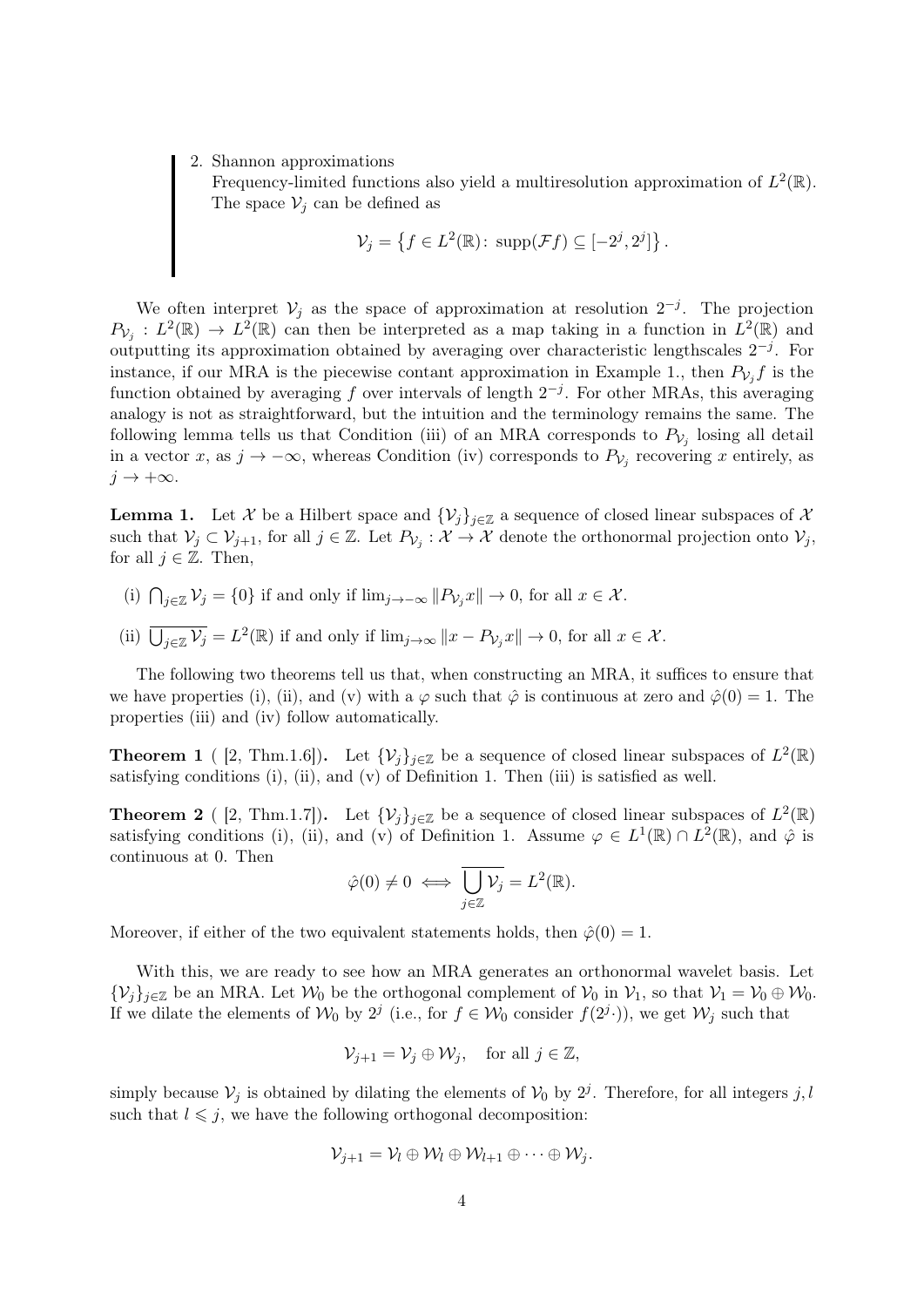Thus, by Pythagoras' identity, we have

$$
||P_{\mathcal{V}_{j+1}}f||^2 = ||P_{\mathcal{V}_l}f||^2 + ||P_{\mathcal{W}_l}f||^2 + ||P_{\mathcal{W}_{l+1}}f||^2 + \cdots + ||P_{\mathcal{W}_j}f||^2
$$

for all j, l such that  $l \leq j$ , and all  $f \in L^2(\mathbb{R})$ . Now, using Lemma 1 to first let  $l \to -\infty$ , and then  $j \to \infty$ , we obtain

$$
||f||^2 = \sum_{j \in \mathbb{Z}} ||P_{\mathcal{W}_j} f||^2,
$$
\n(1)

for all  $f \in L^2(\mathbb{R})$ . If we can find a  $\psi \in \mathcal{W}_0$  such that  $\{\psi_{0,k} = \psi(\cdot - k) : k \in \mathbb{Z}\}\)$  is an orthonormal basis of  $W_0$ , then, for each  $j \in \mathbb{Z}$ ,  $\{\psi_{i,k} : k \in \mathbb{Z}\}\$ is an ONB for  $W_i$ . This implies

$$
P_{\mathcal{W}_j}f = \sum_{k \in \mathbb{Z}} \langle f, \psi_{j,k} \rangle \psi_{j,k},
$$

and thus

$$
||P_{\mathcal{W}_j} f||^2 = \sum_{k \in \mathbb{Z}} |\langle f, \psi_{j,k} \rangle|^2,
$$
\n(2)

for each  $j \in Z$ . Combining (1) with (2), we obtain

$$
||f||^2 = \sum_{j \in \mathbb{Z}} \sum_{k \in \mathbb{Z}} |\langle f, \psi_{j,k} \rangle|^2.
$$

As  $\{\psi_{j,k} : j,k \in \mathbb{Z}\}\$  is an orthonormal system obeying energy conservation, it is an ONB for  $L^2(\mathbb{R})$  (formally, by Theorem 11 in the chapter on Hilbert spaces).

**Definition 2.** Let  $\psi \in L^2(\mathbb{R})$ . We say that  $\psi$  is an orthonormal wavelet for  $L^2(\mathbb{R})$  if  $\{\psi_{j,k} :$  $j, k \in \mathbb{Z}$  is an orthonormal basis for the Hilbert space  $L^2(\mathbb{R})$ , where we define  $\psi_{j,k}(t)$  $2^{j/2}\psi(2^{j}t-k), \forall t \in \mathbb{R}.$ 

We have shown that, given an MRA, we can construct a wavelet. However, it is not the case that every wavelet  $\psi$  comes from an MRA in the way described above.

**Proposition 2.1** ( [2, Prop.1.11]). Let  $g \in L^2(\mathbb{R})$ . Then  $\{g(\cdot - k) : k \in \mathbb{Z}\}\)$  is an orthonormal system if and only if

$$
\sum_{n\in\mathbb{Z}} |(\mathcal{F}g)(\omega+n)|^2 = 1, \quad \text{for all } \omega \in \mathbb{R}.
$$
 (3)

*Proof.* Note that, since both sides of (3) are 1-periodic functions, it suffices to consider  $\omega \in [0,1]$ . Let  $\delta_{k,l} = 1$  if  $k = l$ , and  $\delta_{k,l} = 0$  if  $k \neq l$ . The statement that  $\{g(\cdot - k) : k \in \mathbb{Z}\}\)$  is an orthonormal system is equivalent to

$$
\int_{\mathbb{R}} g(x-l)\overline{g(x-k)}dx = \delta_{k,l} \text{ for all } k,l \in \mathbb{Z}.
$$

By Plancherel's identity we have

$$
\int_{\mathbb{R}} g(x-l)\overline{g(x-k)}dx = \int_{\mathbb{R}} (\mathcal{F}g(-l))(\omega)\overline{(\mathcal{F}g(-k))(\omega)}d\omega = \int_{\mathbb{R}} (\mathcal{F}g)(\omega)e^{-2\pi il\omega}\overline{(\mathcal{F}g)(\omega)}e^{2\pi ik\omega}d\omega
$$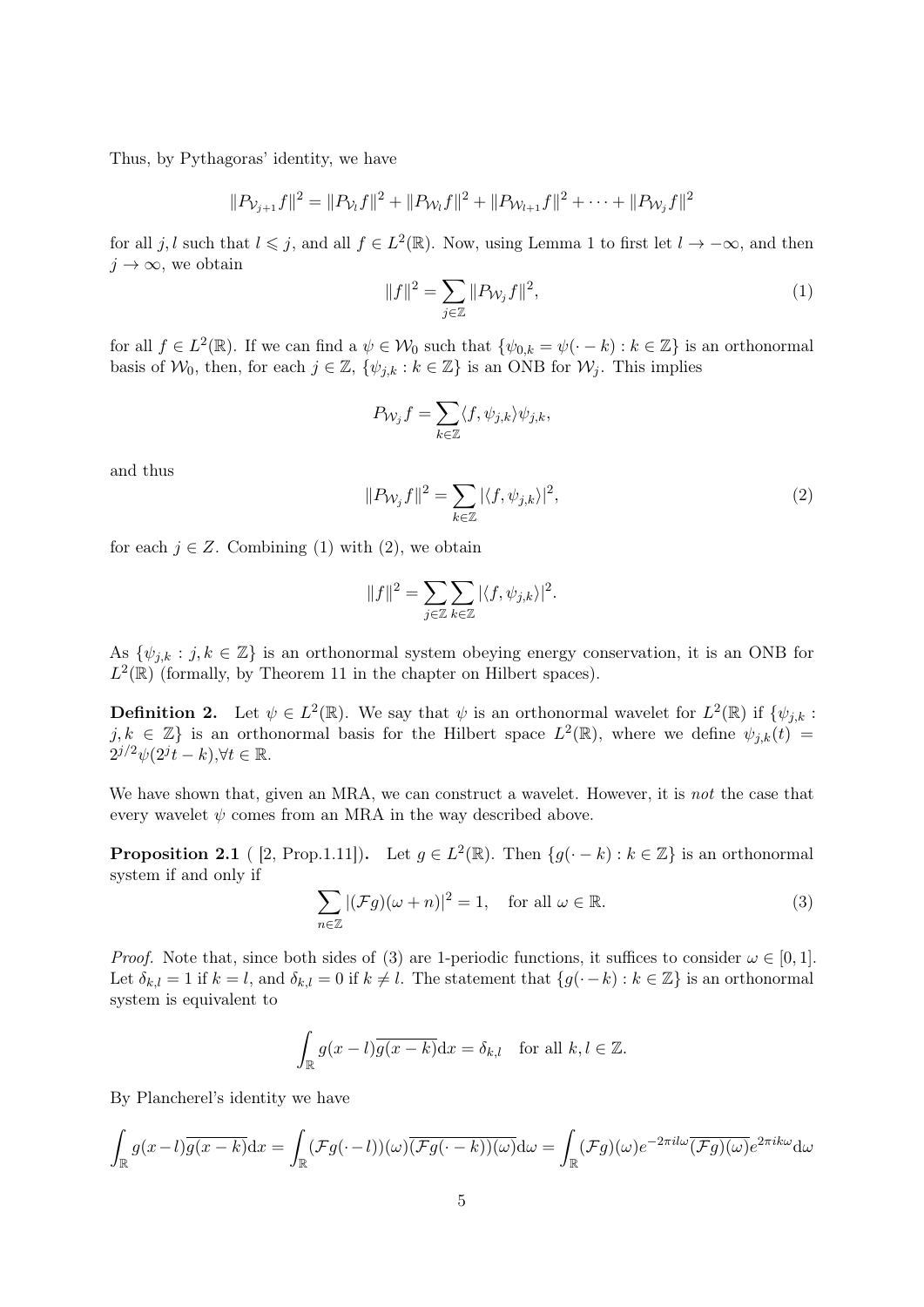for all  $k, l \in \mathbb{Z}$ . We now calculate

$$
\int_{\mathbb{R}} g(x-l)\overline{g(x-k)}dx = \int_{\mathbb{R}} |(\mathcal{F}g)(\omega)|^2 e^{-2\pi i(l-k)\omega} d\omega
$$

$$
= \sum_{n\in\mathbb{Z}} \int_{n}^{n+1} |(\mathcal{F}g)(\omega)|^2 e^{-2\pi i(l-k)\omega} d\omega
$$

$$
= \sum_{n\in\mathbb{Z}} \int_{0}^{1} |(\mathcal{F}g)(\omega+n)|^2 e^{-2\pi i(l-k)(\omega+n)} d\omega
$$

$$
= \int_{0}^{1} \left(\sum_{n\in\mathbb{Z}} |(\mathcal{F}g)(\omega+n)|^2\right) e^{-2\pi i(l-k)\omega} d\omega
$$

Therefore,  $\{g(\cdot - k) : k \in \mathbb{Z}\}\$ is an orthonormal system if and only if

$$
\int_0^1 \left(\sum_{n\in\mathbb{Z}} |(\mathcal{F}g)(\omega+n)|^2\right) e^{-2\pi i(l-k)\omega} d\omega = \delta_{k,l} = \delta_{l-k}, \text{ for all } k,l \in \mathbb{Z}.
$$

This is the case if and only if the zeroth Fourier coefficient of the  $L^2[0,1]$  function  $\omega \mapsto$  $\sum_{n\in\mathbb{Z}}|\left(\mathcal{F}g\right)(\omega+n)|^2$  is equal to 1, and all its other Fourier coefficients are equal to 0. But, by the injectivity of the map

$$
L^2[0,1] \to \ell^2(\mathbb{Z}), \qquad f \mapsto \{\hat{f}_m\}_{m \in \mathbb{Z}},
$$

this is the case if and only if  $\omega \mapsto \sum_{n\in\mathbb{Z}} |(\mathcal{F}g)(\omega+n)|^2$  $\sum$ is the identically 1 function, i.e., if  $_{n\in\mathbb{Z}} |(\mathcal{F}g)(\omega+n)|^2 = 1$ , for all  $\omega \in [0,1]$ .

The previous result is very useful for checking the orthonormality translation invariant systems such as  $\{\varphi(\cdot - k) : k \in \mathbb{Z}\}\$  and  $\{\psi_{0,k}(\cdot - k) : k \in \mathbb{Z}\}\$ . Also, the technique of rewriting  $\int_{\mathbb{R}} = \sum_{n \in \mathbb{Z}} \int_{n}^{n+1}$  is useful in proofs of many results regarding MRAs.

#### 2.1 Constructing a wavelet from the conjugate mirror filter of an MRA

Let  $\{\mathcal{V}_j : j \in \mathbb{Z}\}$  be an MRA with scaling function  $\varphi$ , so that  $\mathcal{B}_0^{\varphi} = {\varphi(-k) : k \in \mathbb{Z}}$  is an ONB for  $V_0$ . For  $j \in \mathbb{Z}$ , let  $W_j$  be the orthogonal complement of  $V_j$  in  $V_{j+1}$ , and furthermore suppose  $\psi \in \mathcal{W}_0$  is such that  $\mathcal{B}_0^{\psi} = \{\psi_{0,k} = \psi(\cdot - k) : k \in \mathbb{Z}\}\$ is ONB for  $\mathcal{W}_0$ . Note that then  $\mathcal{B}^{\varphi}_{-1} = \Big\{ \frac{1}{\sqrt{2}}$  $\frac{1}{2}\varphi\left(\frac{1}{2}-k\right):k\in\mathbb{Z}\right\}$  and  $\mathcal{B}_{-1}^{\psi}=\left\{\frac{1}{\sqrt{2}}\right\}$  $\frac{1}{2}\psi\left(\frac{1}{2} - k\right) : k \in \mathbb{Z} \Big\}$  are ONBs for  $\mathcal{V}_{-1}$  and  $\mathcal{W}_{-1}$ , both being subspaces of  $\mathcal{V}_0$ . Therefore the elements of  $\mathcal{V}_{-1}$  can be expressed in terms of the  $\mathcal{B}_0^{\varphi}$  $\sigma$ by first expressing the elements of  $\mathcal{B}_{-}^{\varphi}$  $\mathcal{B}_{-1}^{\varphi}$  in terms of  $\mathcal{B}_{0}^{\varphi}$  $\sqrt{\frac{1}{0}}$ . Similarly, the elements of  $\mathcal{W}_{-1}$  can be expressed in terms of  $\mathcal{B}_0^{\varphi}$  $\frac{\varphi}{0}$  by first expressing the elements of  $\mathcal{B}_{-}^{\psi}$  $\frac{\psi}{-1}$  in terms of  $\mathcal{B}_{0}^{\varphi}$  $\begin{matrix} \varphi \ 0 \end{matrix}$ .

In fact, due to the translationally invariant structure of  $\mathcal{B}_{-}^{\varphi}$  $\mathcal{B}_{-1}^{\varphi}$  and  $\mathcal{B}_{-}^{\psi}$  $y_{-1}^{\psi}$ , it suffices to expand

$$
\frac{1}{\sqrt{2}}\varphi\left(\frac{\cdot}{2}\right) = \sum_{k\in\mathbb{Z}} h[k]\varphi(\cdot - k),\tag{4}
$$

$$
\frac{1}{\sqrt{2}}\psi\left(\frac{\cdot}{2}\right) = \sum_{k\in\mathbb{Z}} g[k]\varphi(\cdot - k),\tag{5}
$$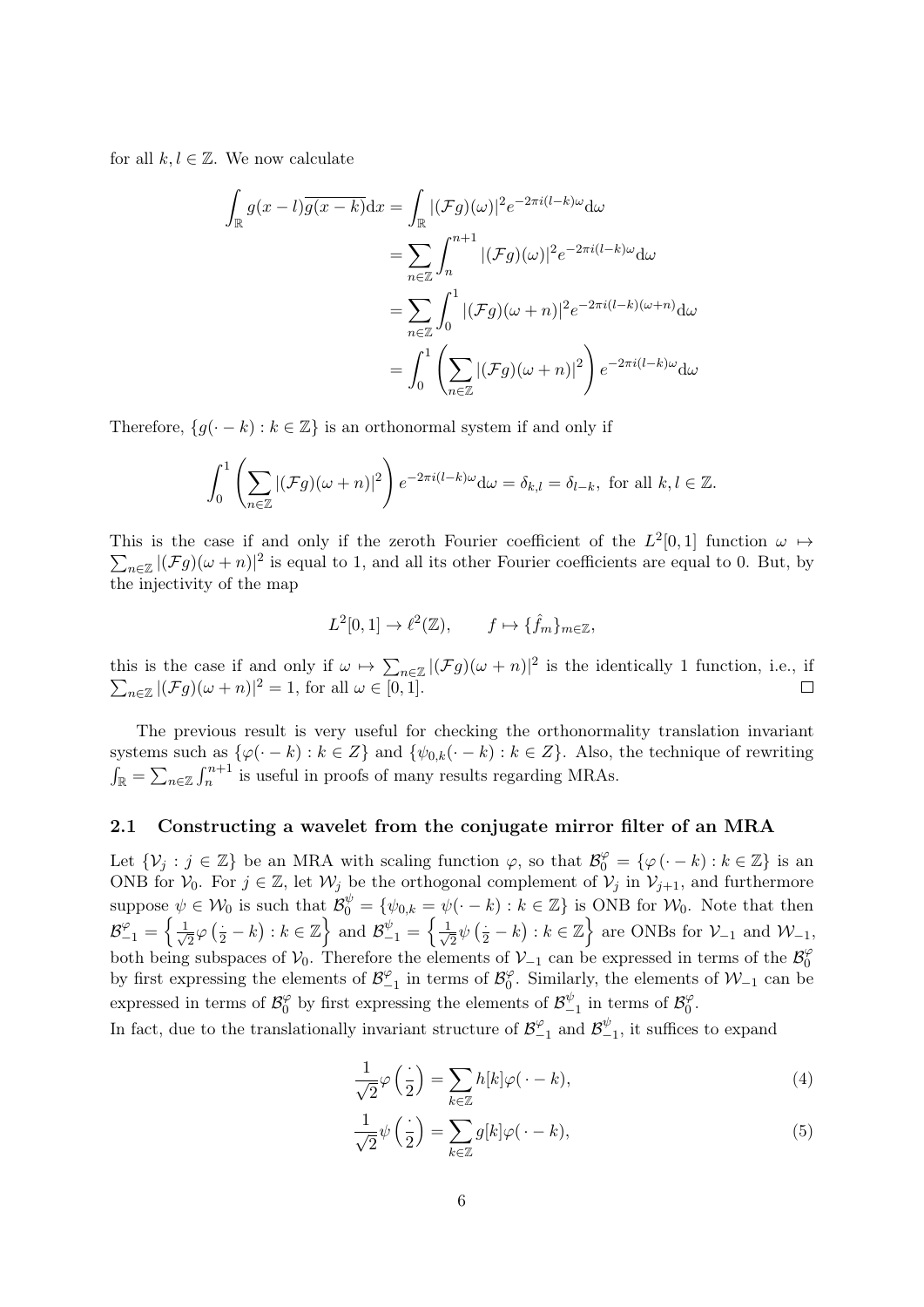where

$$
h[k] = \frac{1}{\sqrt{2}} \int_{\mathbb{R}} \varphi\left(\frac{t}{2}\right) \overline{\varphi(t-k)} dt, \qquad \sum_{k \in \mathbb{Z}} |h[k]|^2 < \infty, \text{ and}
$$

$$
g[k] = \frac{1}{\sqrt{2}} \int_{\mathbb{R}} \psi\left(\frac{t}{2}\right) \overline{\varphi(t-k)} dt, \qquad \sum_{k \in \mathbb{Z}} |g[k]|^2 < \infty.
$$

The sequence  $\{h[k]\}_{k\in\mathbb{Z}}$  is called the *conjugate mirror filter*, and the sequence  $\{g[k]\}_{k\in\mathbb{Z}}$  is called the *mirror filter*. By taking the  $L^2$ -Fourier transform of both sides of (4) and (5), we obtain

$$
\sqrt{2}(\mathcal{F}\varphi)(2\omega) = \sum_{k \in \mathbb{Z}} h[k](\mathcal{F}\varphi)(\omega)e^{-2\pi ik\omega} =: \widehat{h}(\omega)(\mathcal{F}\varphi)(\omega), \text{ and}
$$
(6)

$$
\sqrt{2}(\mathcal{F}\psi)(2\omega) = \sum_{k\in\mathbb{Z}} g[k](\mathcal{F}\varphi)(\omega)e^{-2\pi ik\omega} =: \widehat{g}(\omega)(\mathcal{F}\varphi)(\omega),\tag{7}
$$

where  $\hat{h}$  and  $\hat{g}$  are the discrete-time Fourier transforms of h and g, given by

$$
\widehat{h}(\omega) = \sum_{k \in \mathbb{Z}} h[k] e^{-2\pi i k \omega} \tag{8}
$$

$$
\widehat{g}(\omega) = \sum_{k \in \mathbb{Z}} g[k] e^{-2\pi i k \omega}.
$$
\n(9)

As  $\sum_{k\in\mathbb{Z}} |h[k]|^2 < \infty$  and  $\sum_{k\in\mathbb{Z}} |g[k]|^2 < \infty$ , the 1-periodic functions  $\hat{h}$  and  $\hat{g}$  can be considered<br>functions in  $L^2[0,1]$ . Now suppose we are able to construct an MPA  $\Omega$ , i.e.  $\mathbb{Z}$  together wi functions in  $L^2[0,1]$ . Now, suppose we are able to construct an MRA  $\{\mathcal{V}_j : j \in \mathbb{Z}\}$  together with its scaling function  $\varphi$ , but we do not know the corresponding  $\psi$ . Then, with just the knowledge of  $\varphi$ , we can define h according to (4), and then h according to (8). The following theorem tells us how to obtain a wavelet  $\psi$  (and thus the corresponding mirror filter g, according to (5)), if we are given just a scaling function  $\varphi$ .

**Theorem 3** (Constructing a wavelet from an MRA, [2, Prop.2.13]). Let  $\{\mathcal{V}_j : j \in \mathbb{Z}\}$  be an MRA with scaling function  $\varphi$  and corresponding conjugate mirror filter h. Let  $\nu$  be an arbitrary complex number such that  $|\nu|=1$ . Define  $\psi \in L^2(\mathbb{R})$  via its  $L^2$ -Fourier transform according to

$$
(\mathcal{F}\psi)(\omega) = \nu e^{i\pi\omega} \widehat{h}\left(\frac{1+\omega}{2}\right) \cdot \frac{1}{\sqrt{2}} (\mathcal{F}\varphi)(\omega/2), \qquad (10)
$$

for all  $\omega \in \mathbb{R}$ . Let  $\mathcal{W}_0 = \overline{\text{span}\{\psi_{0,k} : k \in \mathbb{Z}\}}$ . Then,

- (i)  $\psi \in V_1$ ,
- (ii)  $\{\psi_{0,k} : k \in \mathbb{Z}\}\$ is an orthonormal basis for  $\mathcal{W}_0$ ,
- (iii) The spaces  $V_0$  and  $W_0$  are orthogonal, and
- (iv)  $\mathcal{V}_1 = \mathcal{V}_0 \oplus \mathcal{W}_0$ .

The role of the constant  $\nu$  in Theorem 3 is to "fine tune" the wavelet  $\psi$  so that it is a real-valued function (recall that elements of  $L^2(\mathbb{R})$  are generally *complex-valued* functions). Having a realvalued orthonormal wavelet  $\psi$  is important in practical applications, such as the Fast Wavelet Transform (FWT).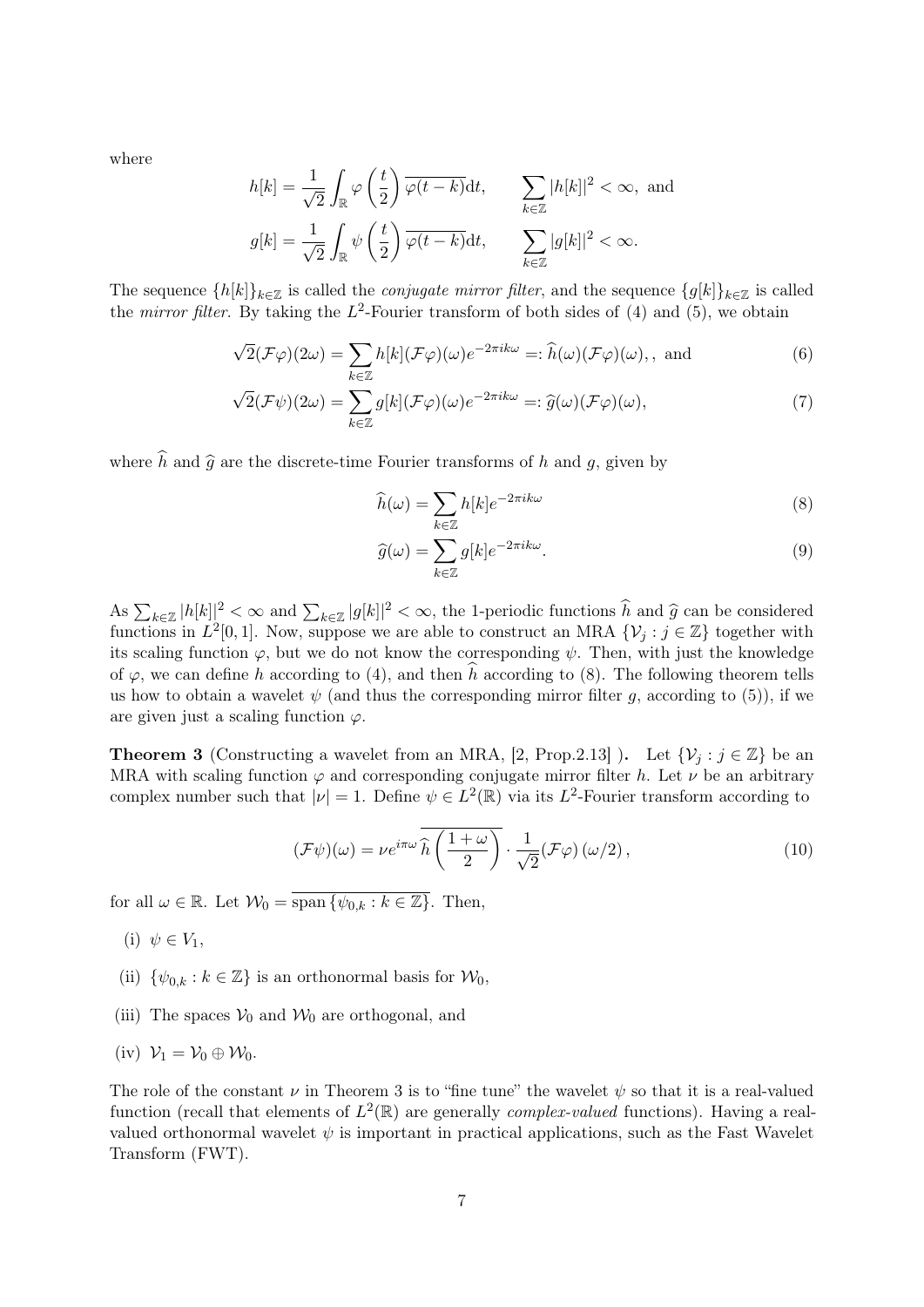By plugging  $2\omega$  into (10) and multiplying both sides by  $\sqrt{2}$ , we obtain

$$
\sqrt{2}(\mathcal{F}\psi)(2\omega) = \nu e^{2i\pi\omega} \overline{\hat{h}\left(\frac{1}{2}+\omega\right)} \cdot (\mathcal{F}\varphi)(\omega)
$$

Comparing this with  $(7)$ , we see that the mirror filter g corresponding to the wavelet obtained according to (10) satisfies

$$
\widehat{g}(\omega) = \nu e^{2i\pi\omega} \overline{\widehat{h}\left(\frac{1}{2} + \omega\right)}.
$$
\n(11)

#### Examples.

1. (Haar wavelet) For each  $j \in \mathbb{Z}$ , let  $\mathcal{V}_j$  be the space of  $L^2(\mathbb{R})$  functions constant on intervals  $[2^{-j}k, 2^{-j}(k+1)]$ . Then  $\{\mathcal{V}_j\}_{j\in\mathbb{Z}}$  is an MRA with scaling function  $\varphi = \mathbb{1}_{[0,1)}$ . We then have

$$
(\mathcal{F}\varphi)(\omega) = e^{-i\pi\omega} \frac{\sin(\pi\omega)}{\pi\omega}.
$$

Therefore we can find  $\widehat{h}$  from

$$
\begin{split} \widehat{h}(\omega) &= \frac{\sqrt{2}(\mathcal{F}\varphi)(2\omega)}{(\mathcal{F}\varphi)(\omega)} = \frac{\sqrt{2}e^{-2i\pi\omega}\frac{\sin(2\pi\omega)}{2\pi\omega}}{e^{-i\pi\omega}\frac{\sin(\pi\omega)}{\pi\omega}} \\ &= \frac{\sqrt{2}}{2}e^{-i\pi\omega}\frac{2\sin(\pi\omega)\cos(\pi\omega)}{\sin(\pi\omega)} = \sqrt{2}e^{-i\pi\omega}\cos(\pi\omega), \end{split}
$$

and then use (11) to find

$$
\widehat{g}(\omega) = \nu e^{2i\pi\omega} \overline{\sqrt{2}e^{-i\pi(\frac{1}{2}+\omega)}\cos\left(\pi\left(\frac{1}{2}+\omega\right)\right)} = -i\nu\sqrt{2}e^{3i\pi\omega}\sin(\pi\omega).
$$

The corresponding wavelet is given via its  $L^2$ -Fourier transform by

$$
\begin{split} (\mathcal{F}\psi)(\omega) &= -i\nu\sqrt{2}e^{\frac{3i\pi\omega}{2}}\sin\left(\frac{\pi\omega}{2}\right)\cdot\frac{1}{\sqrt{2}}e^{-\frac{i\pi\omega}{2}}\frac{\sin(\pi\omega/2)}{\pi\omega/2} \\ &= -i\nu e^{i\pi\omega}\frac{\sin^2(\pi\omega/2)}{\pi\omega/2} \\ &= -i\nu e^{i\pi\omega}\frac{e^{\frac{i\pi\omega}{2}} - e^{-\frac{i\pi\omega}{2}}\sin(\pi\omega/2)}{2i\pi\omega/2} \\ &= -\frac{\nu}{2}\left(e^{\frac{3i\pi\omega}{2}}\text{sinc}(\omega/2) - e^{\frac{i\pi\omega}{2}}\text{sinc}(\omega/2)\right) \end{split}
$$

Taking the inverse Fourier transform yields

$$
\psi(x) = -\frac{\nu}{2} \left( 2\mathbb{1}_{[-\frac{1}{2},\frac{1}{2})} \left( 2x + \frac{3}{2} \right) - 2\mathbb{1}_{[-\frac{1}{2},\frac{1}{2})} \left( 2x + \frac{1}{2} \right) \right) = -\nu \left( \mathbb{1}_{[-1,-\frac{1}{2})} - \mathbb{1}_{[-\frac{1}{2},0)} \right)(x)
$$

We choose  $\nu = -1$  (note  $|\nu| = |-1| = 1$ ). Then  $\psi = 1\!\!1_{[-1, -\frac{1}{2})} - 1\!\!1_{[-\frac{1}{2}, 0)}$  we derived from the MRA  $\{\mathcal{V}_j\}_{j\in\mathbb{Z}}$  is the Haar wavelet considered at the beginning of this chapter.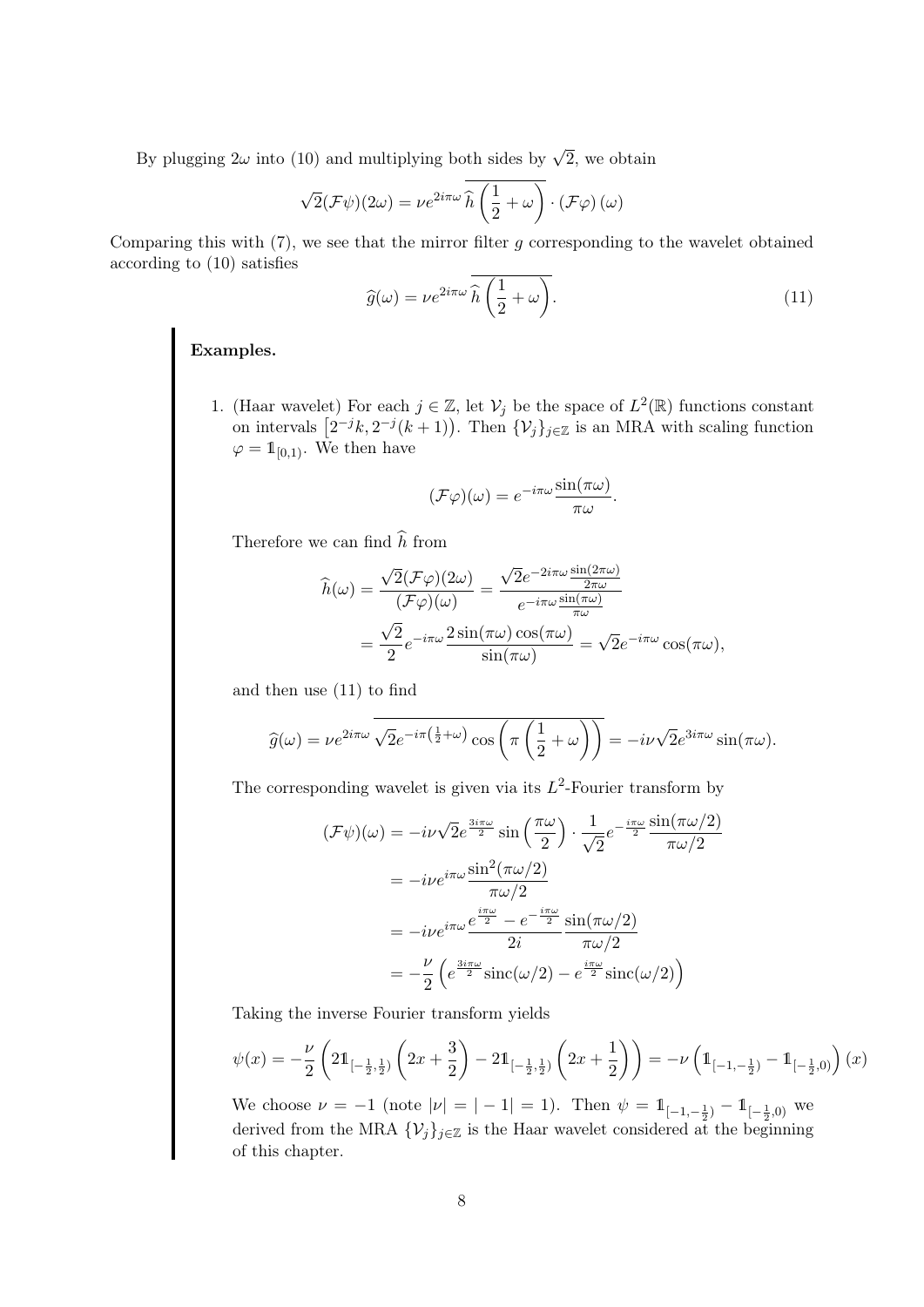2. (Shannon wavelet) For  $j \in \mathbb{Z}$ , let  $\mathcal{V}_j$  be the set of functions in  $L^2(\mathbb{R})$  whose L<sup>2</sup>-Fourier transform has support contained in  $[-2^{j-1}, 2^{j-1}]$  (i.e., the FT is zero everywhere outside this interval). Let  $\varphi(x) = \frac{\sin(\pi x)}{\pi x}$ . Then, by Proposition 2.1,  $\{\varphi(\cdot - k) : k \in \mathbb{Z}\}\$ is an ONB for  $\mathcal{V}_0$ . It follows that  $\{\mathcal{V}_j\}_{j\in\mathbb{Z}}\}$  is an MRA with scaling function  $\varphi(x) = \frac{\sin(\pi x)}{\pi x}$ . Then  $(\mathcal{F}\varphi)(\omega) = 1\!\!1_{[-\frac{1}{2},\frac{1}{2}]}$ , and so the filter h satisfies √

$$
\sqrt{2}1\!\!1_{[-\frac{1}{2},\frac{1}{2}]}(2\omega)=\sqrt{2}1\!\!1_{[-\frac{1}{4},\frac{1}{4}]}(\omega)=\widehat{h}(\omega)1\!\!1_{[-\frac{1}{2},\frac{1}{2}]}(\omega).
$$

As  $\hat{h}$  is a 1-periodic function, we find  $\hat{h}(\omega) = \sqrt{2} \mathbb{1}_{\bigcup_{k \in \mathbb{Z}} \left[-\frac{1}{4} + k, \frac{1}{4} + k\right]}(\omega)$ . We now use (11) to find

$$
\begin{split} \widehat{g}(\omega) &= \nu e^{2i\pi\omega}\sqrt{2}\,\mathbb{1}_{\bigcup_{k\in\mathbb{Z}}\left[-\frac{1}{4}+k,\frac{1}{4}+k\right]}\left(\frac{1}{2}+\omega\right) \\ &= \nu\sqrt{2}e^{2i\pi\omega}\,\mathbb{1}_{\bigcup_{k\in\mathbb{Z}}\left[\frac{1}{4}+k,\frac{3}{4}+k\right]}(\omega). \end{split}
$$

The Fourier transform of the associated wavelet  $\psi$  is given by

$$
\begin{split} (\mathcal{F}\psi)(\omega) &= \nu \sqrt{2} e^{i\pi\omega} \, 1\!\!\mathbb{1}_{\bigcup_{k \in \mathbb{Z}} \left[\frac{1}{4} + k, \frac{3}{4} + k\right]} \left(\frac{\omega}{2}\right) \cdot \frac{1}{\sqrt{2}} 1\!\!\mathbb{1}_{\left[-\frac{1}{2}, \frac{1}{2}\right]} \left(\frac{\omega}{2}\right) \\ &= \nu e^{i\pi\omega} \, 1\!\!\mathbb{1}_{\left[-\frac{1}{2}, -\frac{1}{4}\right] \cup \left[\frac{1}{4}, \frac{1}{2}\right]} \left(\frac{\omega}{2}\right) \\ &= \nu e^{i\pi\omega} \, 1\!\!\mathbb{1}_{\left[-1, -\frac{1}{2}\right] \cup \left[\frac{1}{2}, 1\right]} \left(\omega\right) \end{split}
$$

Taking the inverse Fourier transform yields

$$
\psi(x) = \nu \left( \mathcal{F}^{-1}(\mathbb{1}_{[-1,1]} - \mathbb{1}_{[-\frac{1}{2},\frac{1}{2}]}) \right) \left( x + \frac{1}{2} \right) = \nu \frac{-\sin(2\pi x) - \cos(\pi x)}{\pi (x + \frac{1}{2})}.
$$

We choose  $\nu = 1$  to ensure  $\psi$  is real-valued. The resulting wavelet  $\psi$  is called the Shannon wavelet.

3. (Spline wavelets) Fix an integer  $m \geq 0$ . For  $j \in \mathbb{Z}$  let  $\mathcal{V}_j$  be the space of functions that are  $m-1$  times continuously differentiable (where we take " $-1$  continuously differentiable" to mean "piecewise constant" ) and equal to a polynomial of degree m on the intervals  $\left[2^{-j}k, 2^{-j}(k+1)\right)$ , for  $k \in \mathbb{Z}$ . Let  $\Delta^0 = \mathbb{1}_{[0,1]},$  $\Delta^1 = \mathbb{1}_{[0,1]} * \mathbb{1}_{[0,1]}$ , and for  $m \geq 2$ :

$$
\Delta^m=\Delta^{m-1}\ast 1\hspace{-4.5pt}1_{[0,1]}.
$$

One can show that the closed linear span of  $\mathcal{B}_0^{\Delta} := \{ \Delta^m(\cdot - k) : k \in \mathbb{Z} \} \subset \mathcal{V}_0$  is  $\mathcal{V}_0$  — we assume this fact without proof. Unfortunately, the set  $\mathcal{B}_0^{\Delta}$  does not form an ONB for  $V_0$ , because it is not an orthonormal system. However, not all is lost, because we can "rebalance"  $\Delta^m$  in the Fourier domain to yield a function  $\varphi$  such that  $\{\varphi(\cdot - k) : k \in \mathbb{Z}\}\$ is indeed an ONB for  $\mathcal{V}_0$ . We first derive

$$
\widehat{\Delta^m}(\omega) = \left(\widehat{\mathbb{1}_{[0,1]}}(\omega)\right)^{m+1} = e^{-i\pi(m+1)} \left(\text{sinc}(\pi\omega)\right)^{m+1}
$$

Specifically, we define  $\varphi^m$  via its  $L^2$ -Fourier transform according to  $(\mathcal{F}\varphi^m)(\omega)$  =  $\widehat{\Delta}^{\widetilde{m}}(\omega)/\sigma^{m}(\omega)$ , where  $\sigma^{m}$  is given by

$$
\sigma^m(\omega) = \sqrt{\sum_{k \in \mathbb{Z}} \left| \widehat{\Delta^m}(\omega + k) \right|^2}.
$$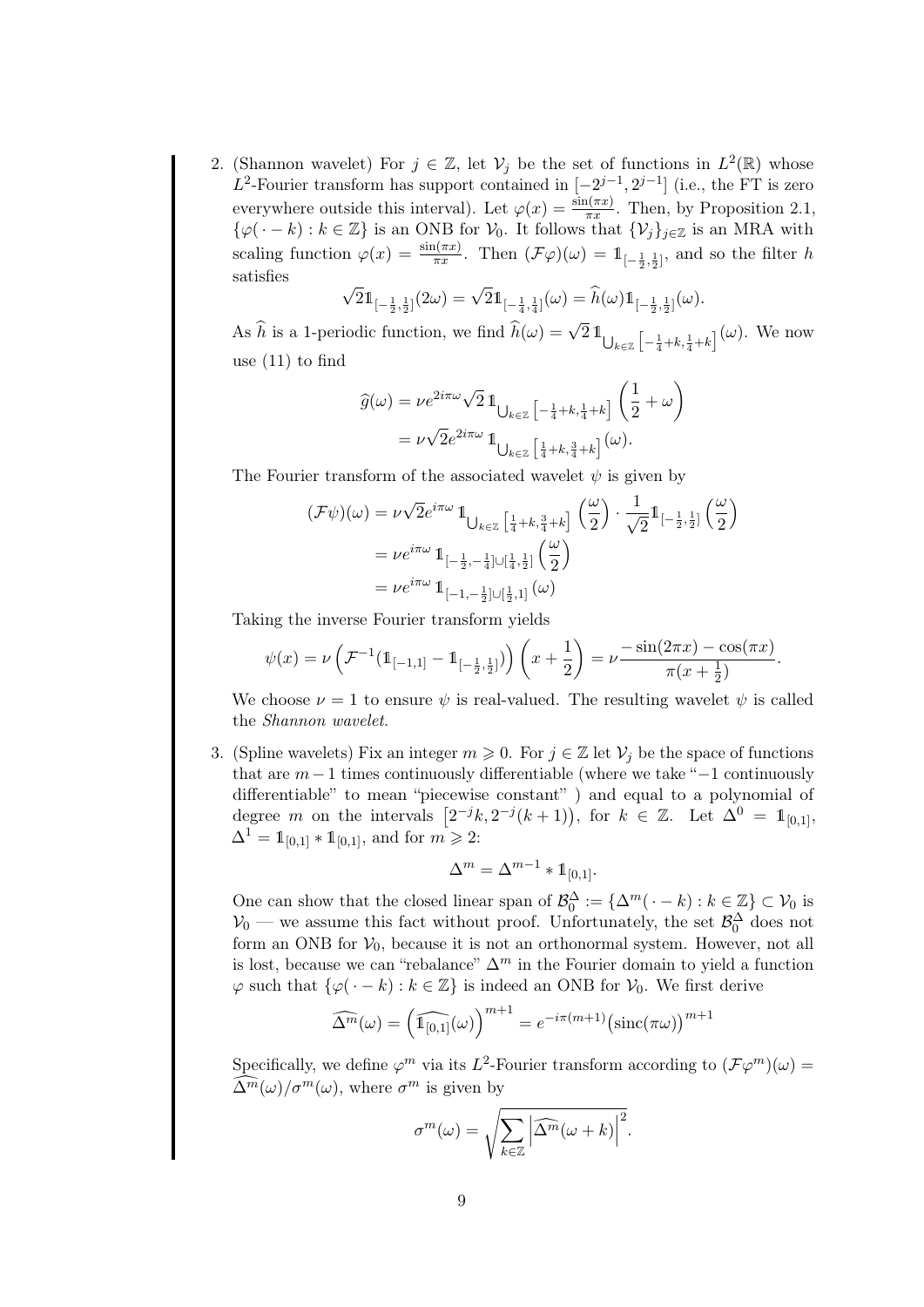It is possible to compute  $\sigma^m$  explicitly, and thus show that it is a 1-periodic function bounded from both below and above by positive real numbers. It follows that  $\varphi^m$  is, indeed, an  $L^2$  function. We then have

$$
\sum_{k\in\mathbb{Z}}|(\mathcal{F}\varphi^m)(\omega+k)|^2=\frac{1}{|\sigma^m(\omega)|^2}\sum_{k\in\mathbb{Z}}|\widehat{\Delta^m}(\omega+k)|^2=1,
$$

for all  $\omega \in \mathbb{R}$ , and so by Proposition 2.1,  $\mathcal{B}_0^{\varphi}$  $\psi_0^{\varphi} := \{ \varphi^m(\cdot - k) : k \in \mathbb{Z} \}$  is an orthonormal system. To show that it is an ONB of  $V_0$ , it remains to show that  $\mathcal{B}_{0}^{\varphi}$  $\mathcal{O}_0^{\varphi}$ ] =  $\mathcal{V}_0 = [\mathcal{B}_0^{\Delta}]$ . To this end, write  $\sigma^m(\omega) = \sum_{k \in \mathbb{Z}} \alpha_k e^{2\pi i k \omega}$  as a Fourier series, where  $\{\alpha_k\}_{k\in\mathbb{Z}} \in \ell^2(\mathbb{Z})$ . Then we can write

$$
\widehat{\Delta^m}(\omega) = \sigma^m(\omega)(\mathcal{F}\varphi^m)(\omega) = \sum_{k \in \mathbb{Z}} \alpha_k e^{2\pi i k \omega} (\mathcal{F}\varphi^m)(\omega).
$$

Now, multiply both sides by  $e^{-2\pi i r\omega}$ , for an arbitrary  $r \in \mathbb{Z}$  to get

$$
e^{-2\pi i r\omega} \widehat{\Delta^m}(\omega) = \sum_{k \in \mathbb{Z}} \alpha_k \, e^{2\pi i (k-r)\omega} (\mathcal{F}\varphi^m)(\omega). \tag{12}
$$

We recognize the right-hand side of  $(12)$  as the  $L^2$ -Fourier transform of  $\sum_{k\in\mathbb{Z}} \alpha_k \varphi^m(\cdot + k - r)$  (which is an unconditionally convergent sum, due to the fact that  $\{\alpha_k\}_{k\in\mathbb{Z}}$  is square-summable, and  $\mathcal{B}_0$  is an orthonormal system), and the left-hand side of (12) is simply the L<sup>2</sup>-Fourier transform of  $\Delta^m(\cdot - r)$ . Therefore, by the injectivity of the  $L^2$ -Fourier transform, we have

$$
\Delta^m(\cdot - r) = \sum_{k \in \mathbb{Z}} \alpha_k \varphi^m(\cdot + k - r),
$$

where the sum on the right-hand side converges unconditionally in  $L^2(\mathbb{R})$ . As  $\mathcal{B}_0^{\varphi}$  $\binom{\varphi}{0}$  is a linear space, and  $r \in \mathbb{Z}$  was arbitrary, we obtain span $\{\Delta^m(\cdot - r)$ :  $r \in \mathbb{Z} \} \subset [\mathcal{B}_0^{\varphi}]$  $\binom{\varphi}{0}$ . As  $\left[\mathcal{B}_0^{\varphi}\right]$  $\mathcal{O}_0^{\varphi}$  is closed, we have  $\overline{\text{span}\{\Delta^m(\cdot - r) : r \in \mathbb{Z}\}} \subset [\mathcal{B}_0^{\varphi}]$  $S_0^{\varphi}$ , and therefore  $[\mathcal{B}_0^{\Delta}] \subset [\mathcal{B}_0^{\varphi}]$  $\begin{bmatrix} \varphi \ 0 \end{bmatrix}$ .

By considering the Fourier series  $1/\sigma^m(\omega) = \sum_{k \in \mathbb{Z}} \beta_k e^{2\pi i k \omega}$  of the function  $1/\sigma^m$ , we can carry out a similar derivation to show  $\beta_0^{\varphi}$  $\mathcal{B}_0^{\varphi}$   $\subset$   $[\mathcal{B}_0^{\Delta}]$ . Therefore  $\mathcal{B}_0^{\varphi}$  $\sigma$ is, indeed, an ONB for  $\mathcal{V}_0$ , and so  $\{\mathcal{V}_j\}_{j\in\mathbb{Z}}$  is an MRA with scaling function  $\varphi^m$ . The function  $\Delta^m$  is called the *cardinal B-spline wavelet of order m*, and the corresponding orthonormal wavelet  $\psi^m$  is called the *Battle-Lemarie wavelet of* order m.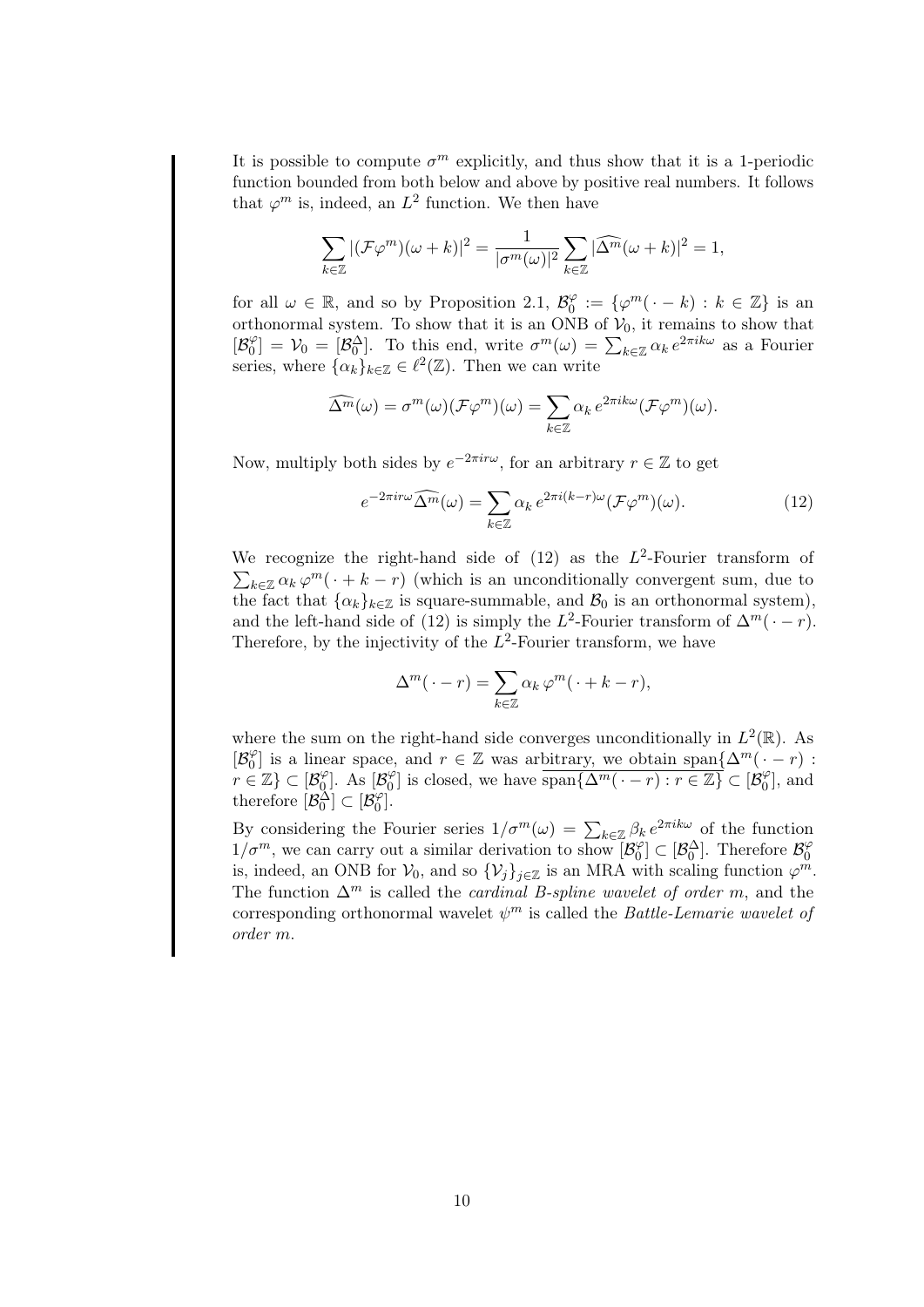### 3 Fast Wavelet Transform

Suppose  $\psi$  is an orthonormal wavelet derived from an MRA  $\{V_i\}_{i\in\mathbb{Z}}$  with scaling function  $\varphi$ . By performing a change of variable  $t \leftarrow 2(2^{j}t - n)$  in (4) and (5), we get

$$
\frac{1}{\sqrt{2}}\varphi(2^j \cdot -n) = \sum_{k \in \mathbb{Z}} h[k]\varphi(2^{j+1} \cdot -(k+2n))
$$

$$
\frac{1}{\sqrt{2}}\psi(2^j \cdot -n) = \sum_{k \in \mathbb{Z}} g[k]\psi(2^{j+1}t - (k+2n))
$$

A further change of variables  $n \leftarrow n - 2k$  and multiplication by  $2^{(j+1)/2}$  yields

$$
\varphi_{j,n} = \sum_{k \in \mathbb{Z}} h[k-2n] \varphi_{j+1,k} \tag{13}
$$

$$
\psi_{j,n} = \sum_{k \in \mathbb{Z}} g[k-2n] \varphi_{j+1,k},\tag{14}
$$

for all  $n, j \in \mathbb{Z}$ , where  $\varphi_{j,k} = 2^{j/2} \varphi(2^{j} \cdot - k)$  and  $\psi_{j,k} = 2^{j/2} \psi(2^{j} \cdot - k)$ . Fix a  $j \in \mathbb{Z}$  and a function  $f \in V_{j+1}$ . We then have the following expansion of f in the ONB  $\{\varphi_{j+1,k} : k \in \mathbb{Z}\}\)$  for  $V_{j+1}$ :

$$
f = \sum_{n \in \mathbb{Z}} a_{j+1}[n] \varphi_{j+1,n}.
$$
 (15)

But, as  $V_{j+1} = V_j \oplus W_j$  is an orthogonal direct sum, the set  $\{\varphi_{j,k} : k \in \mathbb{Z}\} \cup \{\psi_{j,k} : k \in \mathbb{Z}\}$  is also an ONB for  $V_{j+1}$ , and so we have

$$
f = P_{V_j}f + P_{W_j}f = \sum_{k \in \mathbb{Z}} a_j[k]\varphi_{j,k} + \sum_{k \in \mathbb{Z}} w_j[k]\psi_{j,k}.
$$
 (16)

Using (13) and (14), we can express the expansion coefficients  $\{a_j[k]\}_{k\in\mathbb{Z}}$  and  $\{w_j[k]\}_{k\in\mathbb{Z}}$  in terms of  $\{a_{j+1}[n]\}_{n\in\mathbb{Z}}$ , as follows:

$$
a_j[k] = \langle f, \varphi_{j,k} \rangle = \left\langle \sum_{n \in \mathbb{Z}} a_{j+1}[n] \varphi_{j+1,n}, \sum_{\ell \in \mathbb{Z}} h[\ell - 2k] \varphi_{j+1,\ell} \right\rangle
$$
  
\n
$$
= \sum_{n \in \mathbb{Z}} \sum_{\ell \in \mathbb{Z}} a_{j+1}[n] \overline{h[\ell - 2k]} \underbrace{\langle \varphi_{j+1,n}, \varphi_{j+1,\ell} \rangle}_{=\delta_{n,\ell}} = \sum_{n \in \mathbb{Z}} a_{j+1}[n] \overline{h[n - 2k]},
$$
  
\n
$$
w_j[k] = \langle f, \psi_{j,k} \rangle = \left\langle \sum_{n \in \mathbb{Z}} a_{j+1}[n] \varphi_{j+1,n}, \sum_{\ell \in \mathbb{Z}} g[\ell - 2k] \varphi_{j+1,\ell} \right\rangle
$$
  
\n
$$
= \sum_{n \in \mathbb{Z}} \sum_{\ell \in \mathbb{Z}} a_{j+1}[n] \overline{g[\ell - 2k]} \underbrace{\langle \varphi_{j+1,n}, \varphi_{j+1,\ell} \rangle}_{=\delta_{n,\ell}} = \sum_{n \in \mathbb{Z}} a_{j+1}[n] \overline{g[n - 2k]},
$$

Therefore, we have obtained that the "coarse" approximation coefficients  $\{a_j[k]\}_{k\in\mathbb{Z}}$  and the wavelet coefficients  $\{w_i[k]\}_{k\in\mathbb{Z}}$  can be computed from the "fine" approximation coefficients  $\{a_{i+1}[n]\}_{n\in\mathbb{Z}}$ recursively using

$$
a_j[k] = \sum_{n \in \mathbb{Z}} \overline{h[n-2k]} \, a_{j+1}[n] \tag{17}
$$

$$
w_j[k] = \sum_{n \in \mathbb{Z}} \overline{g[n-2k]} \, a_{j+1}[n]. \tag{18}
$$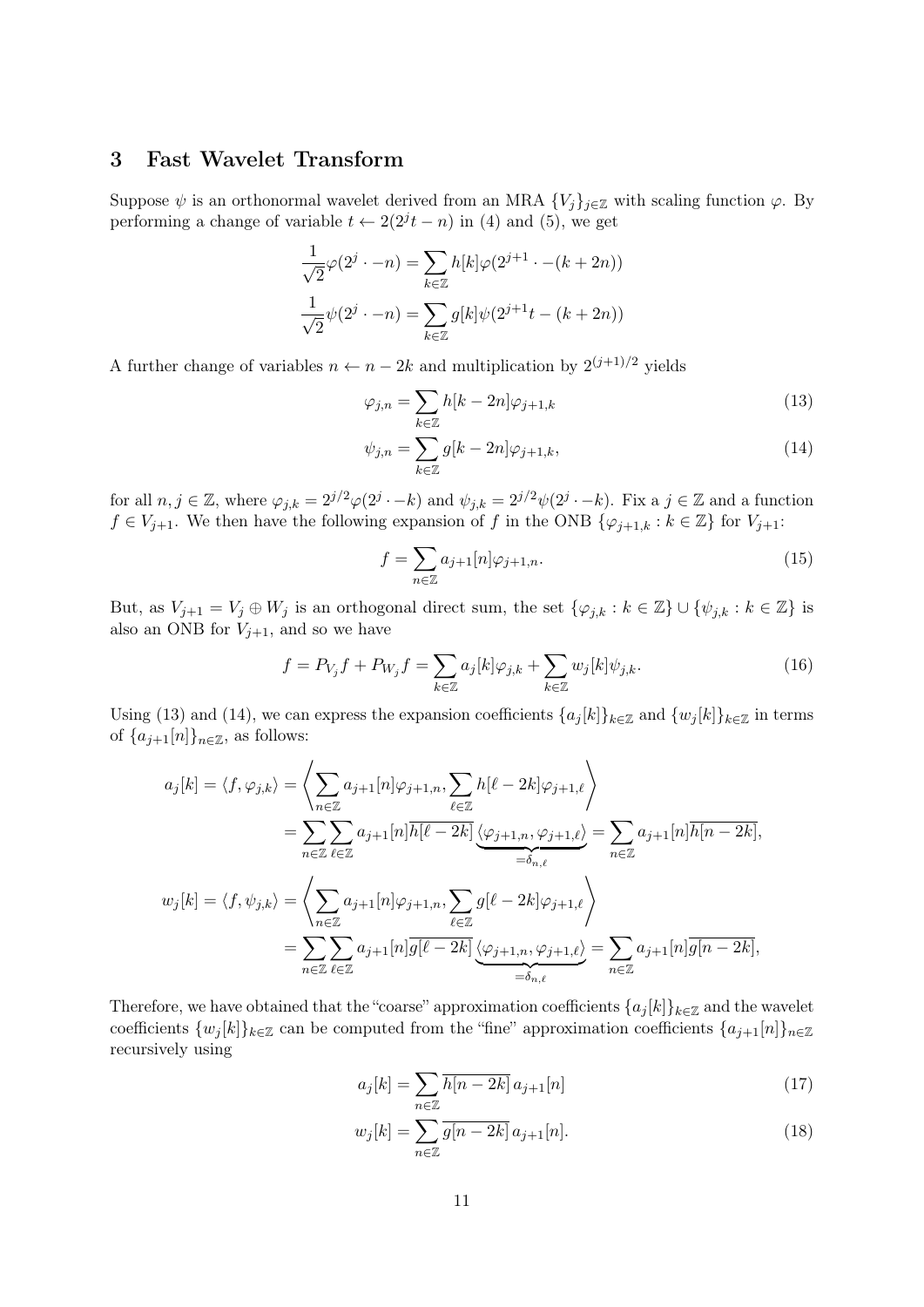These relations correspond to low and high pass filtering operations followed by a subsampling step:

$$
\mathbf{a}_{j} = (\mathbf{a}_{j+1} * \mathbf{h}) \downarrow 2 \n\mathbf{w}_{j} = (\mathbf{a}_{j+1} * \widetilde{\mathbf{g}}) \downarrow 2,
$$
\n(19)

where  $\tilde{\mathbf{h}}$  and  $\tilde{\mathbf{g}}$  are the filters defined by  $\tilde{h}[k] = \overline{h[-k]}$ ,  $\tilde{g}[k] = \overline{g[-k]}$ , and  $\downarrow 2$  designates the downsampling operation, i.e.,  $(x \downarrow 2)[n] = x[2n]$ . Intuitively, this corresponds to breaking down the approximation coefficients  $a_{j+1}$  at a higher resolution  $2^{-(j+1)}$  into approximation coefficients  $a_j$  at a lower resolution  $2^{-j}$ , plus the wavelet coefficients  $w_j$  making up for the loss of detail when going from the higher resolution  $2^{-(j+1)}$  to the lower resolution  $2^{-j}$ . Therefore the wavelet coefficients  $\mathbf{w}_i$  can also be interpreted as *detail* coefficients.

Conversely, the coarse approximation coefficients  ${a_j[k]}_{k \in \mathbb{Z}}$  and the detail coefficients  $\{w_i[k]\}_{k\in\mathbb{Z}}$  can be used to reconstruct the fine approximation coefficients  $\{a_{i+1}[n]\}_{n\in\mathbb{Z}}$ . To see this, we begin by substituting the identities  $(13)$  and  $(14)$  into  $(16)$ :

$$
f = \sum_{k \in \mathbb{Z}} a_j[k] \sum_{n \in \mathbb{Z}} h[n-2k] \varphi_{j+1,n} + \sum_{k \in \mathbb{Z}} w_j[k] \sum_{n \in \mathbb{Z}} g[n-2k] \varphi_{j+1,n}
$$
  
= 
$$
\sum_{n \in \mathbb{Z}} \left[ \sum_{k \in \mathbb{Z}} a_j[k]h[n-2k] + \sum_{k \in \mathbb{Z}} w_j[k]g[n-2k] \right] \varphi_{j+1,n}.
$$

Comparing this expression with (15) to obtain and using the fact that the expansion coefficients of a function in an ONB are unique, we deduce

$$
a_{j+1}[n] = \sum_{k \in \mathbb{Z}} a_j[k]h[n-2k] + \sum_{k \in \mathbb{Z}} w_j[k]g[n-2k].
$$

We thus have the following reconstruction formula

$$
\mathbf{a}_{j+1} = (\mathbf{a}_j \uparrow 2) \ast \mathbf{h} + (\mathbf{w}_j \uparrow 2) \ast \mathbf{g},\tag{20}
$$

where the upsampling  $\uparrow$  2 operator is given by:

$$
(x \uparrow 2)[n] = \begin{cases} x[p], & n = 2p, \\ 0, & n = 2p + 1. \end{cases}
$$

The relations (19) and (20) are called the forward wavelet transform and the inverse wavelet transform, respectively.

#### 3.1 Discrete Wavelet Transform

We wish to apply the wavelet construction to the case of finite-dimensional discrete signals  $\mathbf{x} \in \mathbb{R}^N$ . For the sake of simplicity, assume that  $N = 2<sup>J</sup>$ . Given a signal

$$
\mathbf{x} = \begin{bmatrix} x[0] & x[1] & \dots & x[2^J - 1] \end{bmatrix}^T,
$$

we interpret the values  $x[n]$  as dyadic averages over a uniform grid on [0, 1] of mesh size  $2^{-J}$  of some function  $f \in L^2(\mathbb{R})$ . That is,

$$
f = \sum_{k=0}^{2^J - 1} x[k] \varphi_{J,k} \in \mathcal{V}_J.
$$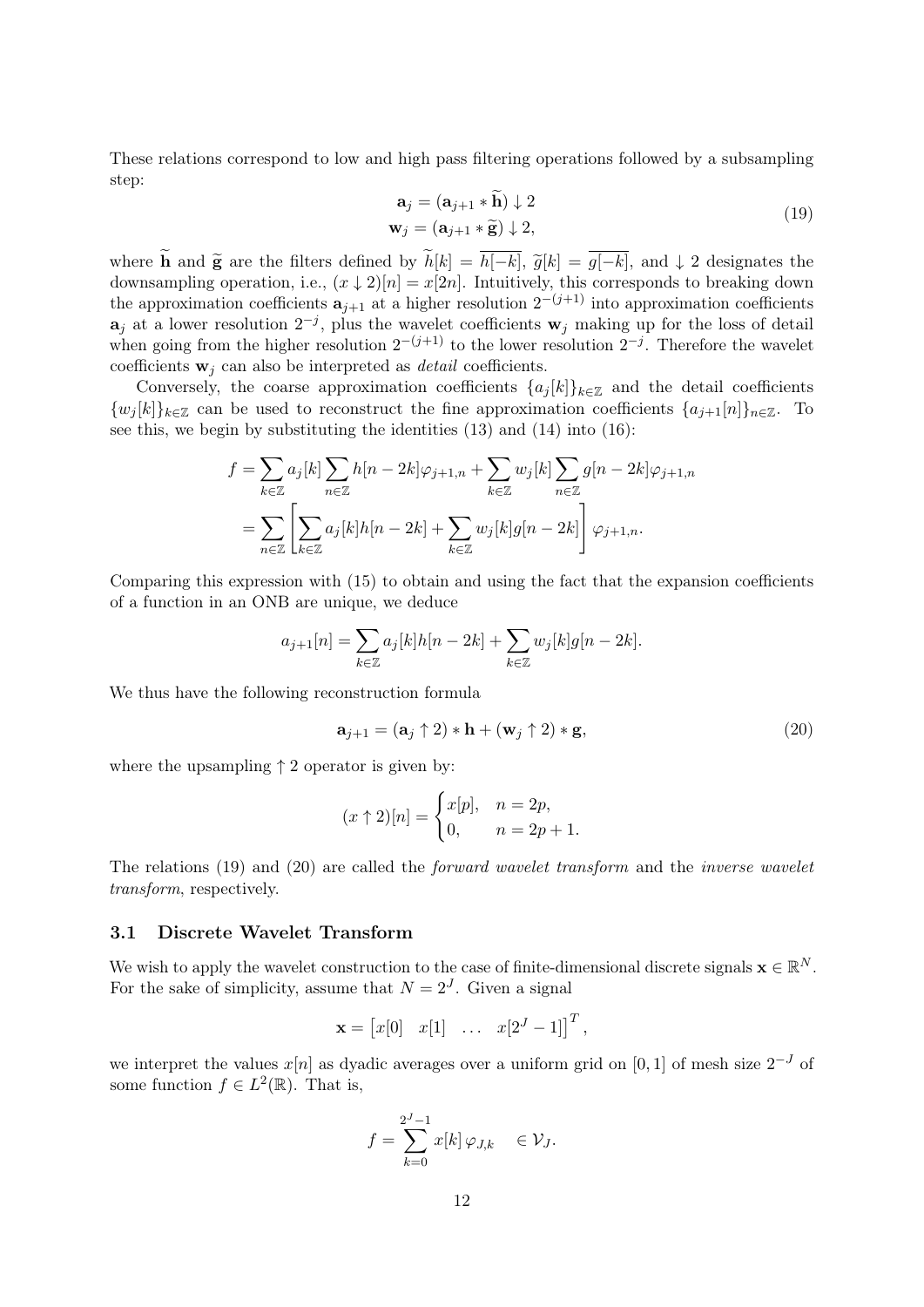Furthermore, assume  $\varphi$  and  $\psi$  have compact supports with

$$
supp(\varphi) \subset [-S,T],
$$
 and  $supp(\psi) \subset \left[ -\frac{S+T+1}{2}, \frac{S+T-1}{2} \right],$ 

for some  $S, T \in \mathbb{N}$  (this can be achieved by taking  $\varphi$  to be a Daubechies scaling function). Then supp $(f) \subset [-S2^{-J}, 1 - 2^{-J} + T2^{-J}]$ , and f thus constructed can now be decomposed into a coarse part in  $V_{J-1}$  and a detail part in  $W_{J-1}$ , which contains the error made when going from fine to coarse:

$$
f = \sum_{k=-OH(J-1)}^{2^{J-1}-1+OH(J-1)} a_{J-1}[k] \varphi_{J-1,k} + \sum_{k=-OH(J-1)}^{2^{J-1}-1+OH(J-1)} w_{J-1}[k] \psi_{J-1,k},
$$

where the sequences  $\mathbf{a}_{J-1} = \{a_{J-1}[k]\}_k$  and  $\mathbf{w}_{J-1} = \{w_{J-1}[k]\}_k$  are given by

$$
\mathbf{a}_{J-1} = (\mathbf{a}_J * \mathbf{h}) \downarrow 2
$$
  

$$
\mathbf{w}_{J-1} = (\mathbf{a}_J * \widetilde{\mathbf{g}}) \downarrow 2,
$$

with  $\mathbf{a}_J = \mathbf{x} = \{x[k]\}_{k \in \{0, ..., 2^J-1\}}$ ,  $\mathbf{h} = \{h[-k]\}_{k \in \mathbb{Z}}$ ,  $\widetilde{\mathbf{g}} = \{g[-k]\}_{k \in \mathbb{Z}}$ , and  $OH(j) = \lceil const(S, T) \cdot$  $2^{j}$  is the number of "overhead coefficients" at level j. In the discrete world, we have decomposed the sequence  $\mathbf{a}_J = \mathbf{x}$  into two sequences  $\mathbf{a}_{J-1}$  and  $\mathbf{w}_{J-1}$ , which contains respectively the "coarse" information and the "fine" information at resolution  $2^{-J}$ . We can repeat this procedure and decompose  $\mathbf{a}_{J-1}$  into  $\mathbf{a}_{J-2}$  and  $\mathbf{w}_{J-2}$ , and so on. In this end, we obtain the decomposition  $\begin{bmatrix} \mathbf{a}_0^T & \mathbf{w}_0^T & \mathbf{w}_1^T & \dots & \mathbf{w}_{J-1}^T \end{bmatrix}^T$ . The map

$$
\mathbf{a}_{J} \rightarrow \begin{bmatrix} \mathbf{a}_{0}^{T} & \mathbf{w}_{0}^{T} & \mathbf{w}_{1}^{T} & \dots & \mathbf{w}_{J-1}^{T} \end{bmatrix}^{T}
$$

is called the Discrete Wavelet Transform (DWT). When  $\varphi$  and  $\psi$  have compact supports (as we assumed for this discussion), the DWT and its inverse can be implemented in  $\mathcal{O}(N \cdot (S + T)).$ Thus, the complexity of the FWT is linear in the size of the signal to be transformed. Compare this with the complexity  $\mathcal{O}(N \log N)$  of the Fast Fourier Transform. The decomposition and reconstruction algorithms are summarized as Algorithms 1 and 2, respectively.

#### 4 Vanishing moments

Most applications of wavelet bases exploit their ability to approximate particular classes of functions with few nonzero wavelet coefficients. Therefore, we would like a wavelet  $\psi$  such that most of the coefficients  $\langle f, \psi_{j,k} \rangle$  of a function f are close to zero. Functions of certain degree of smoothness, such as  $f \in C^n(\mathbb{R})$ , for some  $n \in \mathbb{N}$ , can be locally approximated by their Taylor polynomial around a point  $x_0 \in \mathbb{R}$  of order n:

$$
f(x) = \sum_{k=0}^{n} \frac{f^{(k)}(x_0)}{k!} (x - x_0)^k + o((x - x_0)^n)
$$
 (21)

Therefore, if  $j, k \in \mathbb{Z}$  are such that  $\psi_{j,k}$  is concentrated around  $x_0$ , then

$$
\langle f, \psi_{j,k} \rangle = \sum_{k=0}^{n} \frac{f^{(k)}(x_0)}{k!} \langle (\cdot - x_0)^k, \psi \rangle + o\left(|\text{supp}(\psi_{j,k})|^n\right).
$$
 (22)

We see that a desireable property for  $\psi$  would be that its inner product with polynomials of degree  $k \leq n$  is zero.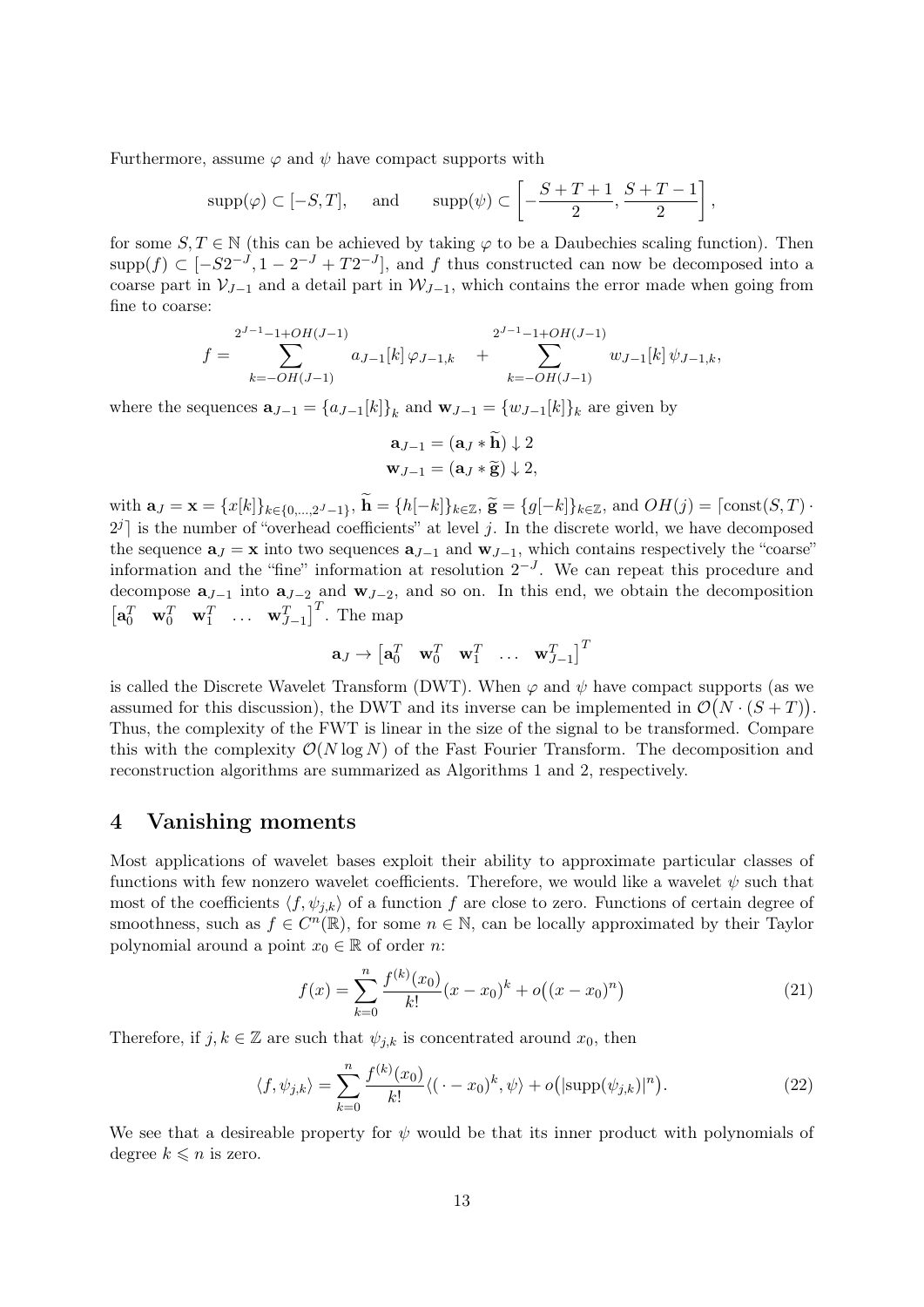Algorithm 1: Wavelet decomposition

**Input** :  $N = 2^J$ , the signal length,  $\mathbf{x} \in \mathbb{R}^N$ , the signal to be decomposed,  $\mathbf{g} = {\{\mathbf{g}[n]\}}_{n \in \mathbb{Z}}$ , the mirror filter,  $h = {h[n]}_{n \in \mathbb{Z}}$ , the conjugate mirror filter. **Output:**  $\mathbf{c} \in \mathbb{R}^N$ , the wavelet decomposition. 1: Initialize  $\mathbf{a}_I = \mathbf{x}$ . 2: for  $j = J, J - 1, \ldots, 2, 1$  do 3: Compute the approximation coefficients  $\mathbf{a}_{i-1} = (\mathbf{a}_i * \widetilde{\mathbf{h}}) \downarrow 2$ , where  $\widetilde{\mathbf{h}}$  is the filter defined by  $\widetilde{h}[n] = h[-n]$  for all  $n \in \mathbb{Z}$ . 4: Compute the wavelet coefficients  $\mathbf{w}_{i-1} = (\mathbf{a}_i * \widetilde{\mathbf{g}}) \downarrow 2$ , where  $\widetilde{\mathbf{g}}$  is the filter defined by  $\widetilde{g}[n] = g[-n]$  for all  $n \in \mathbb{Z}$ .

5: end for

6:  $\textbf{return } \textbf{ c} = \begin{bmatrix} \textbf{a}_0^T & \textbf{w}_0^T & \textbf{w}_1^T & \dots & \textbf{w}_{J-1}^T \end{bmatrix}^T$ 

Algorithm 2: Wavelet reconstruction

**Input** :  $N = 2<sup>J</sup>$ , the signal length,  $\mathbf{c} = \begin{bmatrix} \mathbf{a}_0^T & \mathbf{w}_0^T & \mathbf{w}_1^T & \dots & \mathbf{w}_{J-1}^T \end{bmatrix}^T \in \mathbb{R}^N$ , the wavelet decomposition,  $\mathbf{g} = {\{\mathbf{g}[n]\}_{n \in \mathbb{Z}}},$  the mirror filter,  $\mathbf{h} = {\mathbf{h}[n]}_{n \in \mathbb{Z}}$ , the conjugate mirror filter. **Output:**  $\mathbf{x} \in \mathbb{R}^N$ , the reconstructed signal. 1: Initialize  $\mathbf{a}_J = \mathbf{x}$ . 2: for  $j = 0, 1, \ldots, J - 1$  do 3: Compute  $\mathbf{a}_{i+1} = (\mathbf{a}_i \uparrow 2) * \mathbf{h} + (\mathbf{w}_i \uparrow 2) * \mathbf{g}$ . 4: end for 5: return  $\mathbf{x} = \mathbf{a}_J$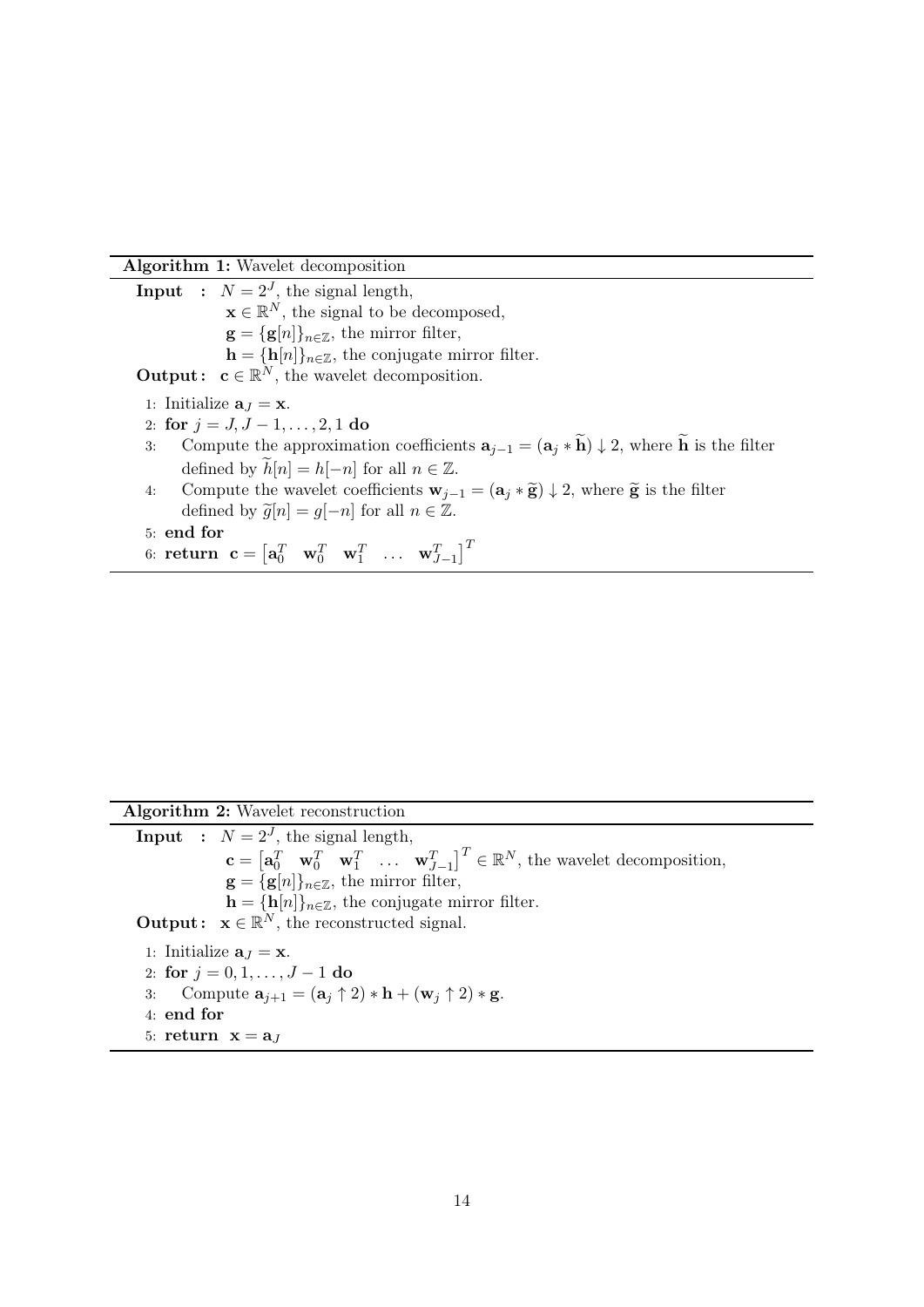**Definition 3.** We say that a real wavelet  $\psi$  has p vanishing moments if  $\int_{\mathbb{R}} x^k \psi(x) dx = 0$ , for all  $k \in \{0, 1, \ldots, p-1\}.$ 

We continue our discussion with the additional assumption that  $\psi$  is a real wavelet with  $n+1$ vanishing moments. Now, (22) reads

$$
|\langle f, \psi_{j,k} \rangle| = o(|\text{supp}(\psi_{j,k})|^n) \ll ||f||_{L^2(\mathbb{R})} |\text{supp}(\psi_{j,k})|,
$$

for  $j \in \mathbb{Z}$  large enough s.t.  $|\text{supp}(\psi_{j,k})| \ll ||f||_{L^2(\mathbb{R})}$ . Therefore, if f is approximated well by a polynomial of degree n around a point  $x_0$ , then the coefficients  $\langle f, \psi_{i,k} \rangle$  around  $x_0$  at fine enough scales  $2^{-j}$  will be much smaller then the "typical magnitude"  $||f||_{L^2(\mathbb{R})}$  supp $(\psi_{j,k})$  of a coefficient at scale  $2^{-j}$ . This means that, as the resolution  $2^{-j}$  of the approximation increases (i.e.,  $j \to \infty$ ), the coefficients  $\langle f, \psi_{i,k} \rangle$  will be mostly very close to zero, spiking up only around the points  $x_0$ where  $(21)$  is violated. The coefficients that are very close to zero can then be discarded, and the remaining coefficients (provided there are not too many points  $x_0$  where (21) is violated) will constitute a good compressed representation of f.

The following proposition tells us that vanishing moments are typically a consequence of smoothness and decay properties of the wavelet  $\psi$ .

**Theorem 4** (Vanishing moments, [2, Thm.3.4]). Suppose  $\psi$  is an orthonormal wavelet. For  $n \in \mathbb{N}$  assume that

- (i)  $\psi \in C^n(\mathbb{R})$  (*n* times continuously differentiable),
- (ii)  $\psi^{(s)}$  is a bounded funtion on  $\mathbb{R}$ , for  $s \in \{0, 1, \ldots, n\}$ , and
- (iii) There exist constants  $c > 0$  and  $\alpha > n + 1$  such that  $|\psi(x)| \leqslant \frac{c}{(1+|x|)^{\alpha}}$ , for all  $x \in \mathbb{R}$ .

Then,  $\psi$  has  $n+1$  vanishing moments.

The following theorem establishes the existence of a class of wavelets with all the desireable properties we have discussed, namely real-valued, compactly supported, and with vanishing moments.

Theorem 5 (Daubechies wavelets [2, Section 2.3]). Let 2A be a positive even integer. Then there exists an MRA with a scaling function  $\varphi$  and wavelet  $\psi$ , called the *Daubechies wavelet with* A vanishing moments with the following properties:

- (i)  $\varphi$  and  $\psi$  are real valued,
- (ii)  $\varphi$  is supported on  $[-(2A-1), 0]$  and  $\psi$  is supported on  $[-A, A-1]$ , and
- (iii)  $\psi$  has A vanishing moments.

The wavelet  $\psi$  in the previous theorem is often referred to as either D2A or dbA, thus D4 is the same wavelet as  $db2$ ,  $D6$  is the same wavelet as  $db3$ , and so on.

We now formalize the above discussion and derive nonlinear approximation rates for Daubechies wavelets.

**Definition 4.** Let  $f : [a, b] \to \mathbb{R}$  be a function and  $\alpha > 0$ . We say that f is uniformly Lipschitz- $\alpha$ if there exists a  $K > 0$  and polynomials  $p_v$  of degree  $|\alpha|$ , for  $v \in [a, b]$ , such that

$$
|f(t) - p_v(t)| \leq K|t - v|^{\alpha}, \quad \text{for } t, v \in [a, b].
$$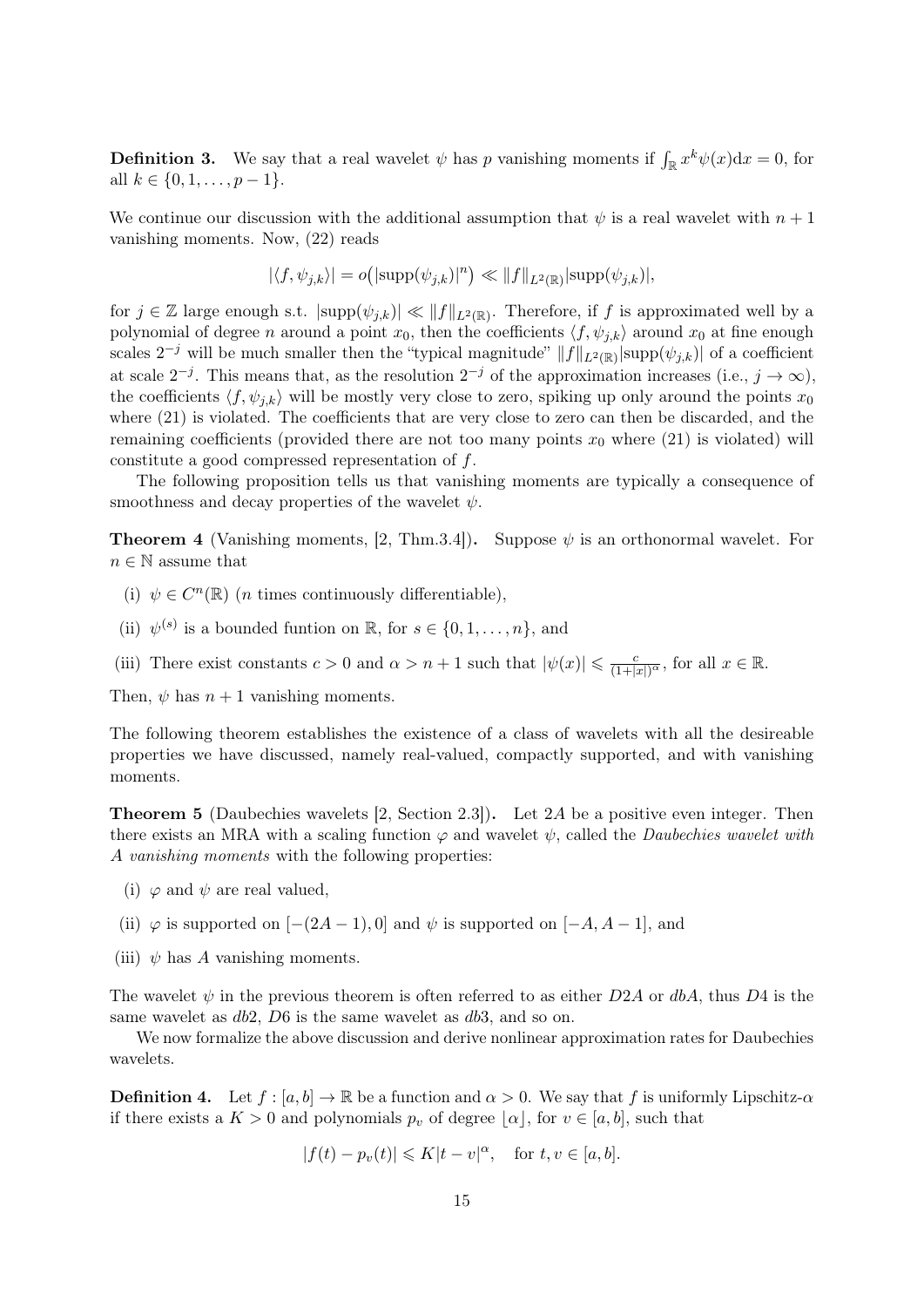The smallest such value of K is called the homogeneous Hölder- $\alpha$  norm  $||f||_{\tilde{C}^{\alpha}}$ . The Hölder- $\alpha$ norm is then given by

$$
||f||_{C^{\alpha}} = ||f||_{\tilde{C}^{\alpha}} + ||f||_{L^{\infty}}.
$$

#### Examples.

1. Let  $\varphi \in L^1(\mathbb{R}) \cap L^2(\mathbb{R})$  be the scaling function of an MRA, and suppose that  $\int_{\mathbb{R}} |x| |\varphi(x)| dx < \infty$ . Consider a function  $f \in C^1(\mathbb{R})$  such that  $||f'||_{L^{\infty}(\mathbb{R})} < \infty$  and a point  $t_0 \in \mathbb{R}$ . We show that, in the limit as  $j \to \infty$  and  $2^{-j}k \to t_0$ , we have  $\langle f, 2^{\frac{1}{2}}\varphi_{j,k}\rangle \to f(t_0)$ , allowing us to argue that  $2^{\frac{1}{2}}\varphi_{j,k} \approx \delta(-2^{-j}k)$  for large positive  $j$ , and so we can interpret the right-hand side of(15) as approximating

$$
2^{-\frac{j+1}{2}} \sum_{n \in \mathbb{Z}} f(2^{-(j+1)}n) \, \delta(\cdot - 2^{-(j+1)}n),
$$

i.e., a discretization of f.

To this end, we first observe that, by Theorem 2, we have  $\int_{\mathbb{R}} \varphi(x) dx = \hat{\varphi}(0) = 1$ .<br>We now use the mean value theorem to calculate as follows: We now use the mean value theorem to calculate as follows:

$$
|\langle f, 2^{\frac{j}{2}}\varphi_{j,k}\rangle - f(t_0)| = \left| \int_{\mathbb{R}} f(t)2^j \varphi(2^j(t-2^{-j}k))dt - f(t_0) \right|
$$
  
\n
$$
x = 2^{j}t - n \left| \int_{\mathbb{R}} f(2^{-j}x + 2^{-j}k)\varphi(x)dt - f(t_0) \int_{\mathbb{R}} \varphi(x)dx \right|
$$
  
\n
$$
\leq \int_{\mathbb{R}} |f(2^{-j}x + 2^{-j}k) - f(t_0)| |\varphi(x)| dx
$$
  
\n
$$
\leq \int_{\mathbb{R}} ||f'||_{L^{\infty}(\mathbb{R})} |2^{-j}x + 2^{-j}k - t_0| |\varphi(x)| dx
$$
  
\n
$$
= ||f'||_{L^{\infty}(\mathbb{R})} \left( \underbrace{2^{-j}}_{\to 0} \underbrace{\int_{\mathbb{R}} |x| |\varphi(x)| dx} + \underbrace{2^{-j}k - t_0} \underbrace{\int_{\mathbb{R}} |\varphi||_{L^1(\mathbb{R})}}_{\to 0} \right)
$$
  
\n
$$
\to 0,
$$

as desired.

2. Let  $\psi$  be an orthonormal wavelet. Then the coefficients of a bounded function  $f : [a, b] \to \mathbb{R}$  in the wavelet basis  $\{\psi_{i,k} : j, k \in \mathbb{Z}\}\)$  decay exponentially with wavelet scale j at rate  $2^{-j/2}$ . Indeed, for all  $j, k \in \mathbb{Z}$ , we have

$$
|\langle f, \psi_{j,k} \rangle| = \left| \int_a^b f(t) \cdot 2^{j/2} \psi(2^j t - k) dt \right|
$$
  

$$
x = 2^j t - k \int_{2^j a - k}^{2^j b - k} \left| f\left(\frac{x + k}{2^j}\right) \right| 2^{-j/2} |\psi(x)| dx
$$
  

$$
\leq \|\psi\|_{L^1} \|f\|_{L^\infty} 2^{-j/2}
$$

3. Let  $\psi$  be an orthonormal wavelet with q vanishing moments supported on  $[-q, q-1]$ , let  $[a, b] \subset \mathbb{R}$  be an interval, and let  $\alpha > 0$  be such that  $|\alpha| < q$ . We show that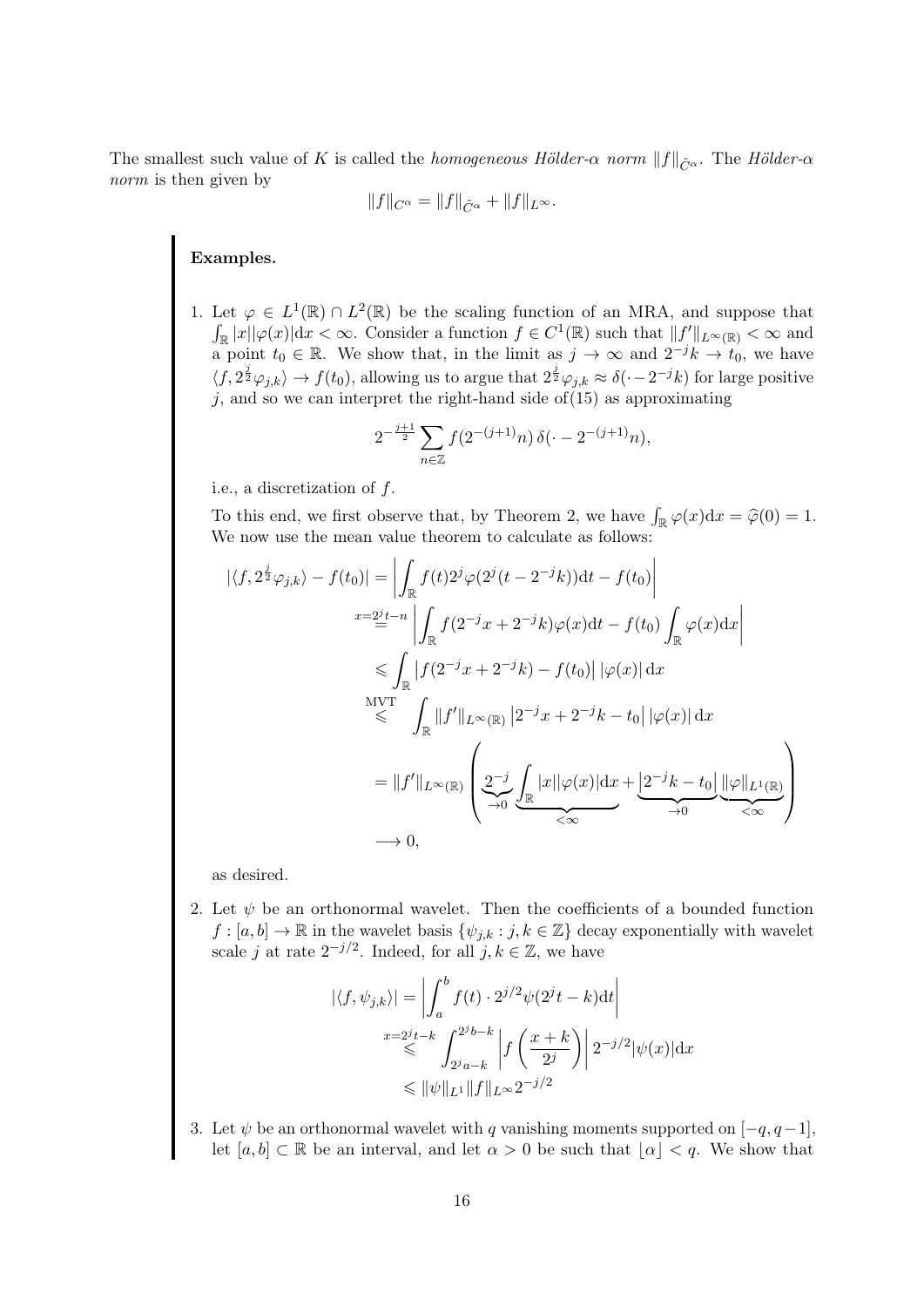the coefficients of a uniformly Lipschitz- $\alpha$  function  $f : [a, b] \to \mathbb{R}$  in the wavelet basis  $\{\psi_{j,k} : j,k \in \mathbb{Z}\}\$  decay exponentially with wavelet scale at rate  $2^{-j(\alpha+1/2)}$ . Concretely, we show that there exists a  $B > 0$  such that, for all  $j \in \mathbb{N}$  and  $k \in \mathbb{Z}$ with  $\text{supp}(\psi_{j,k}) \subset [a, b]$ , we have

$$
|\langle f, \psi_{j,k} \rangle| \leq B \|f\|_{\tilde{C}^{\alpha}} 2^{-j(\alpha+1/2)}.
$$

To this end, note that  $2^{-j}k \in \text{supp}(\psi_{j,k}) \subset [a, b]$ , and so there exists a polynomial  $p_{2-jk}$  of degree  $\lfloor \alpha \rfloor$  such that

$$
|f(t) - p_{2^{-j}k}(t)| \le ||f||_{\tilde{C}^{\alpha}} |t - 2^{-j}k|^{\alpha}, \text{ for } t \in [a, b].
$$

Now, as  $\psi$  has  $q > \lfloor \alpha \rfloor$  vanishing moments, we have  $\langle \psi_{j,k}, p_{2^{-j}k} \rangle = 0$ , and so

$$
\begin{split}\n|\langle f, \psi_{j,k} \rangle| &= |\langle f - p_{2^{-j}k}, \psi_{j,k} \rangle| \\
&= \left| \int_a^b (f(t) - p_{2^{-j}k}(t)) \, \overline{\psi_{j,k}(t)} \, dt \right| \\
&\leq \|f\|_{\tilde{C}^{\alpha}} \int_a^b |t - 2^{-j}k|^{\alpha} \cdot 2^{j/2} |\psi(2^{j}t - k)| \, dt \\
&x = 2^{j}t - k \, \|f\|_{\tilde{C}^{\alpha}} \int_{2^{j}a - k}^{2^{j}b - k} |2^{-j}x|^{\alpha} \cdot 2^{j/2} |\psi(x)| \, dx \\
&\leq 2^{-j(\alpha + 1/2)} \|f\|_{\tilde{C}^{\alpha}} \underbrace{\int_{\text{supp}(\psi)} |x|^{\alpha} |\psi(x)| \, dx}_{B}.\n\end{split}
$$

## 5 Nonlinear approximation

**Definition 5.** Let  $\mathcal{B} = \{g_m\}_{m=1}^{\infty}$  be an *ONB* for a Hilbert space  $\mathcal{H}$ , and let  $f \in \mathcal{H}$ . We write  $f_{\mathcal{B}}[k] = \langle f, g_{m_k} \rangle$  for the coefficient of rank k:

$$
|f_{\mathcal{B}}[k]| \geqslant |f_{\mathcal{B}}[k+1]|, \quad k \geqslant 1.
$$

For  $M \in \mathbb{N}$ , the nonlinear approximation and nonlinear approximation error are given respectively by  $\overline{M}$ 

$$
f_M = \sum_{k=1}^{M} f_{\mathcal{B}}[k] g_{m_k}
$$
, and  $\epsilon_n(M, f) = \sum_{k=M+1}^{\infty} |f_{\mathcal{B}}[k]|^2$ .

We state the following general theorem proved in lectures.

**Theorem 6.** Let B and f be as in Definition 5, and suppose that  $r > 1/2$  and  $C > 0$  are such that  $|f_{\mathcal{B}}[k]| \leq C k^{-r}$ , for all  $k \geq 1$ . Then

$$
\epsilon_n(M, f) \leqslant \frac{C^2}{2r-1} M^{-(2r-1)}
$$
, for all  $M \in \mathbb{N}$ .

We are now ready to derive the nonlinear approximation rate of piecewise regular functions in orthonormal bases of Daubechies wavelets.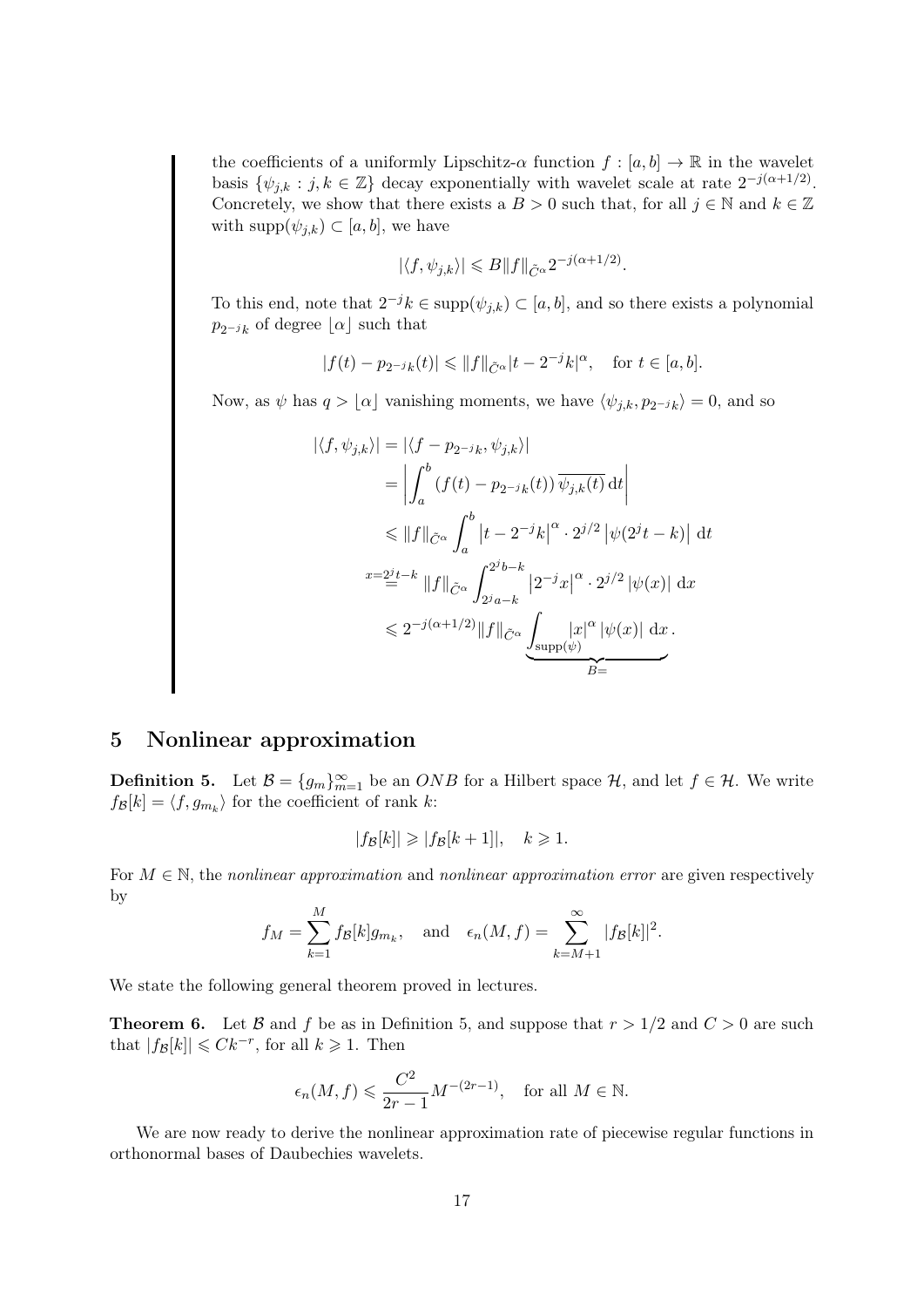**Theorem 7.** Let  $\psi$  be the Daubechies wavelet with q vanishing moments with corresponding scaling function  $\varphi$ , and set  $\mathcal{B} = {\varphi_{0,k} : k \in \mathbb{Z}} \cup {\psi_{j,k} : j \geqslant 0, k \in \mathbb{Z}}$ . Furthermore, let  $\alpha \in (1/2, q), \Delta = \{0 = a_1 < a_2 < \cdots < a_K = 1\} \subset \mathbb{R}$ , and let  $f : [0, 1] \rightarrow \mathbb{R}$  be uniformly Lipschitz- $\alpha$  on  $[a_\ell, a_{\ell+1}]$ , for  $\ell \in [K-1]$ . Then, there exists a constant B depending on  $\varphi, \psi, \alpha$ , and K such that the nonlinear approximation error of f in the basis  $\beta$  satisfies

$$
\epsilon_n(M, f) \leq B \sup_{\ell \in [K-1]} \|f\|_{C^{\alpha}([a_{\ell}, a_{\ell+1}])} \cdot M^{-2\alpha}.
$$

*Proof.* For  $j \in \mathbb{Z}$ , partition the indices of wavelets at scale j into

$$
I_j = \{k \in \mathbb{Z} : \text{supp}(\psi_{j,k}) \cap \Delta \neq \varnothing\}, \text{ and}
$$
  

$$
II_j = \{k \in \mathbb{Z} : \text{supp}(\psi_{j,k}) \cap \Delta = \varnothing\}.
$$

We call  $\psi_{j,k} \in I_j$  and  $\psi_{j,k} \in II_j$  wavelets of type I and type II, respectively. Furthermore, write  $C = 2q - 1 = |\text{supp}(\varphi)| = |\text{supp}(\psi)|$  and  $F = \text{sup}_{\ell \in [K-1]} ||f||_{C^{\alpha}([\alpha_{\ell}, \alpha_{\ell+1}])}$ . By the examples above, we have

$$
|\langle f, \psi_{j,k} \rangle| \le B_1 F 2^{-j/2}, \qquad \text{for } k \in I_j, \text{ and} \tag{23}
$$

$$
|\langle f, \psi_{j,k} \rangle| \le B_2 F \, 2^{-j(\alpha+1/2)}, \qquad \text{for } k \in \Pi_j,\tag{24}
$$

where  $B_1 = ||\psi||_{L^1}$  and  $B_2 = \int_{\text{supp}(\psi)} |x|^{\alpha} |\psi(x)| \, dx$ . Moreover, we have

$$
#(I_j) \leqslant K \cdot |\operatorname{supp}(\psi_{j,k})|/2^{-j} = KC, \text{ and}
$$
  

$$
\#(II_j) \leqslant 2^j + 2C,
$$

for all  $j \in \mathbb{Z}$ . Write  $f_{\mathcal{B},I}[r] = \langle f, \psi_{j_r^I,k_r^I} \rangle$  for the r<sup>th</sup> largest coefficient in magnitude among  $\{\langle f, \psi_{j,k}\rangle : j \geqslant 0, k \in I_j\},\$ and similarly define  $f_{\mathcal{B},\text{II}}[r] = \langle f, \psi_{j_r^{\text{II}}, k_r^{\text{II}}}\rangle$  as the r<sup>th</sup> largest coefficient in magnitude among  $\{ \langle f, \psi_{j,k} \rangle : j \geqslant 0, k \in H_j \}.$ 

As there are at most jKC wavelets of type I at scales  $\{0, 1, \ldots, j - 1\}$ , and at scales  $\ell \geq j$  we have the estimate (23), we find that

$$
f_{\mathcal{B},\mathcal{I}}[jKC] \leq B_1 F 2^{-j/2},
$$

and so

$$
f_{\mathcal{B},I}[m] \leq B_1 F \, 2^{-\lfloor \frac{m}{KC} \rfloor/2} \leq \underbrace{2^{1/2} B_1}_{B_3=} F \, 2^{-\frac{m}{2KC}}, \quad \text{for } m \in \mathbb{N}.
$$
 (25)

On the other hand, as there are at most  $(2^{j-1}+2C)+(2^{j-2}+2C)+\cdots+(1+2C)=2^{j}-1+2jC$  $2^{j}(1+C)$  wavelets of type II at scales  $\{0,1,\ldots,j-1\}$ , and at scales  $\ell \geq j$  we have (24), we find that

$$
f_{\mathcal{B},\text{II}}[2^j(1+C)] \leq B_2 F 2^{-j(\alpha+1/2)},
$$

and so

$$
f_{\mathcal{B},\text{II}}[m] \leq B_2 F 2^{-\left\lfloor \log_2\left(\frac{m}{1+C} \vee 1\right) \right\rfloor (\alpha+1/2)}
$$
  
\$\leq 2^{\alpha+1/2} B\_2 F \left( \left( \frac{m}{1+C} \right) \vee 1 \right)^{-(\alpha+1/2)}\$  
\$\leq \underbrace{2^{\alpha+1/2} B\_2 (1+C)^{\alpha+\frac{1}{2}}}\_{B\_4=} F m^{-(\alpha+1/2)}, \text{ for } m \in \mathbb{N}\$. (26)